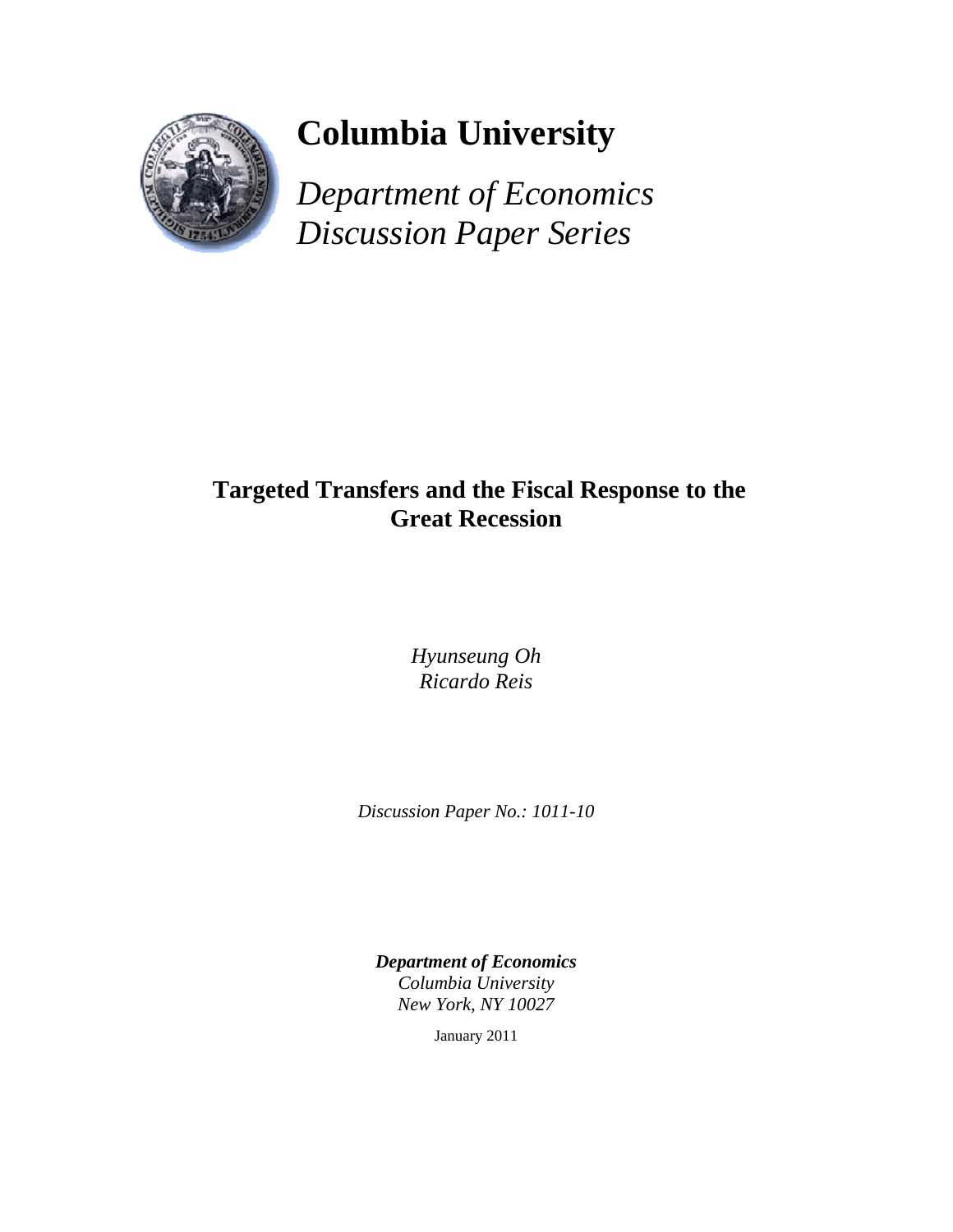# Targeted transfers and the fiscal response to the great recession

Hyunseung Oh and Ricardo Reis Columbia University

January 2011

#### Abstract

Between 2007 and 2009, government expenditures increased rapidly across the OECD countries. While economic research on the impact of government purchases has flourished, in the data, about three quarters of the increase in expenditures in the United States (and more in other countries) was in government transfers. We document this fact, and show that the increase in U.S. spending on retirement, disability, and medical care has been as high as the increase in government purchases. We argue that future research should focus on the positive impact of transfers. Towards this, we present a model in which there is no representative agent and Ricardian equivalence does not hold because of uncertainty, imperfect credit markets, and nominal rigidities. Targeted lump-sum transfers are expansionary both because of a neoclassical wealth effect and because of a Keynesian aggregate demand effect.

We are grateful to Alan Blinder, Janet Currie and Robert Hall for useful conversations that got us started on this topic, and to Betsy Feldman, Benjamin Mills, Valerie Ramey, Veronica Rappaport, Barbara Rossi, Stephanie Schmitt-Grohe, Martin Uribe, Michael Woodford, and Fabrizio Zilibotti for useful comments. Jorge Mejia provided excellent research assistance. First draft: August 2010. Contacts: ho2180@columbia.edu and rreis@columbia.edu.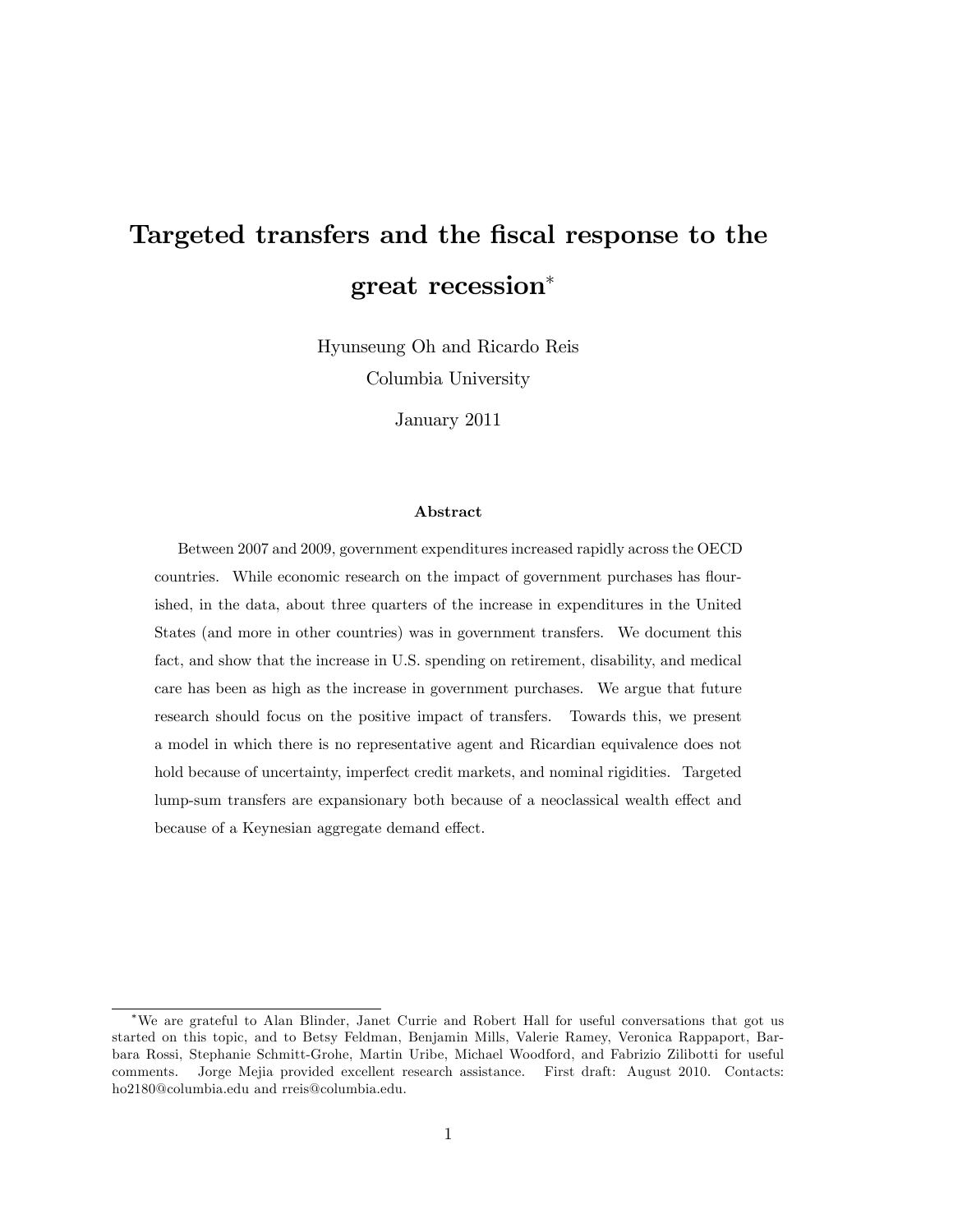## 1 Introduction

After many years of neglect, the positive implications of government spending for businesscycle dynamics are again at the center of research. In part, there is a pressing real-world motivation behind this interest. All over the developed world, fiscal spending increased rapidly between 2007 and 2009 and, in the United States, the ratio of government expenditures to GDP increased by 4.4%, the largest two-year increase since 1950-52. New theoretical research on the topic has characterized the circumstances under which an increase in government consumption can lead to a significant increase in output in neoclassical and new Keynesian DSGE models.<sup>1</sup> Recent empirical studies have used a variety of econometric techniques and data sources to identify the impact of changes in government purchases on output and employment.<sup>2</sup>

Many lessons have come out of this recent work, but there is a discomforting disconnect between the motivation and the research that has sprung from it. While in the world, government expenditures have increased, the research has been mostly about increases in government purchases (consumption plus investment). Expenditures are the sum of purchases with two other components, one small—interest payments—and another that is very large—transfers.

The first contribution of this paper is to describe empirically the components of the increase in fiscal expenditures during the great recession. Section 2 shows that, from the end of 2007 until the end of 2009, only one quarter of the increase in U.S. government expenditures is accounted for by government purchases. Three quarters of the increase are due to increases in transfers, of which, in turn, three quarters are social transfers. Looking across a sample of 22 countries in the OECD and Europe, the United States does not stand out in this regard. In every country where spending increased, at least 30% of the increase was driven by transfers. The median share of transfers in the increase in spending is 64%.

<sup>1</sup> Just in the last two years, see Cogan et al. (2010), Christiano et al. (2009), Hall (2009), Woodford (2011), Erceg and Linde (2010) Monacelli and Perotti (2008), Uhlig (2010), Drautzburg and Uhlig (2010), Ilzetzki et al. (2010), Mertens and Ravn (2010a)

 $^{2}$ In the recent past, see Perotti (2008), Mountford and Uhlig (2009), Corsetti et al. (2009), Mertens and Ravn (2010b), Barro and Redlick (2009), Ramey (2009), Nekarda and Ramey (2010), Krenn and Gordon (2010), Monacelli et al. (2010), Auerbach and Gorodnichenko (2010), Fishback and Kachanovskaya (2010) Shoag (2010), Serrato and Wingender (2010)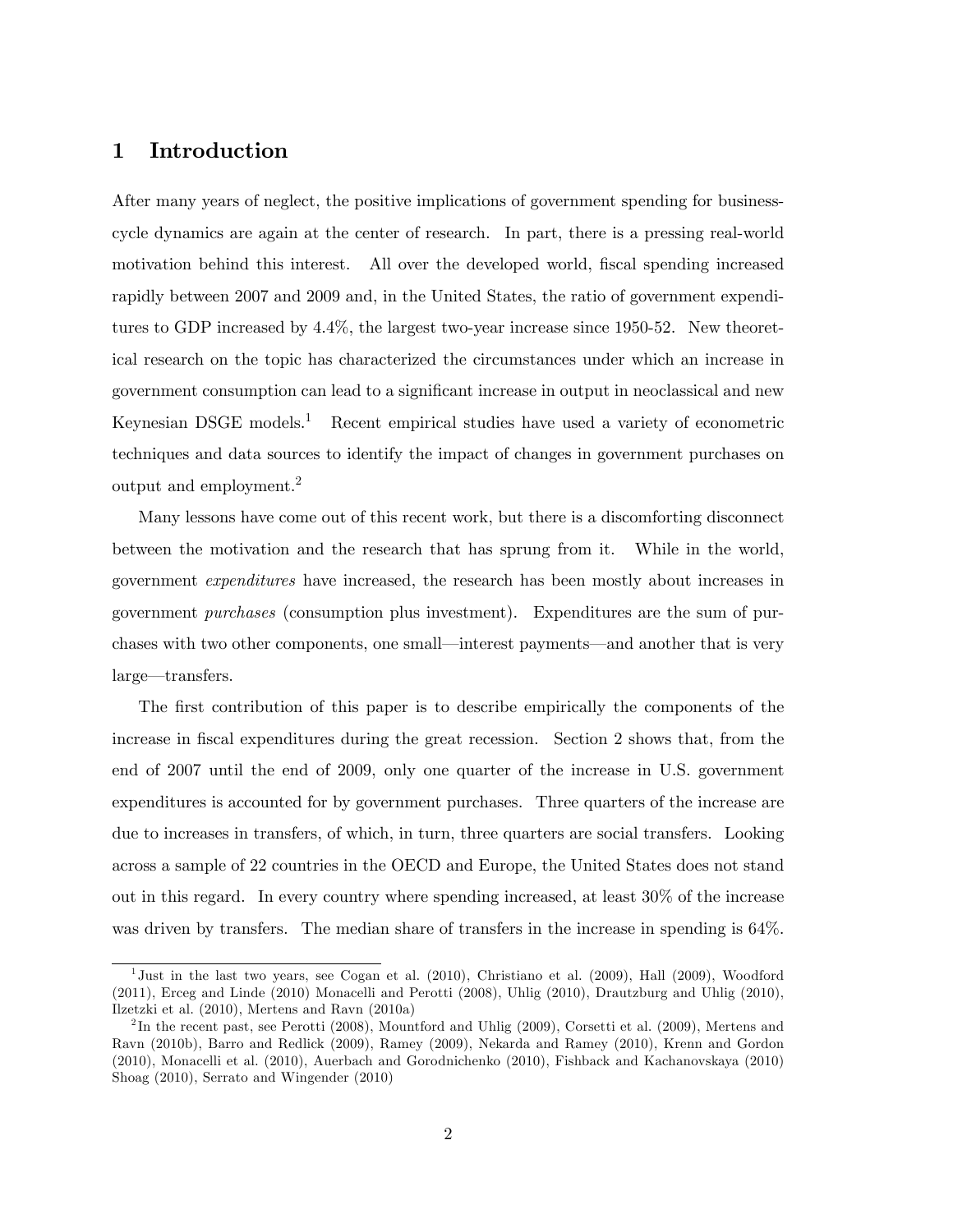In one particular government program that has attracted some attention, the American Recovery and Reinvestment Act, the share of government purchases is even smaller.

Looking in more detail at the components of the U.S. increase in social transfers, the three categories of retirement spending, medical care and income assistance alone account for a 2% increase in expenditures over GDP. This increase is as large as the increase in government purchases plus unemployment insurance. Trying to explain what is behind the rise of social transfers, we show that a few variables (the fraction of the population over 65, the unemployment rate, and the price of health care) can account for about half of the total increase during 2007-2009.

Most macroeconomic models of business cycles assume a representative agent, so that lump-sum transfers from one group of agents to another have no effect on aggregate employment and output. Many also assume that the conditions for Ricardian equivalence hold, so that government transfers across time are likewise neutral. The second contribution of this paper is to propose a new model that merges the emphasis on incomplete markets and social insurance that is typical in studies of public finance with the emphasis on intertemporal labor supply and nominal rigidities that is common in studies of the business cycle. We propose a new model in section 3 where lump-sum transfers, directed from one group in the population to another, can boost employment and output. The key ingredients of the model are idiosyncratic, uninsurable uncertainty about income and health, and nominal rigidities in price setting. Under different parameter configurations, our model nests three conventional models: the neoclassical growth model, the Aiyagari incomplete markets model, and a sticky-information new Keynesian model.

Lump-sum directed transfers boost output and employment through two new channels in our model. The first is a *neoclassical* channel, whereby the marginal worker is more willing to work to pay for higher transfers to those less fortunate. The second is a Keynesian channel, whereby transferring resources from households with low marginal propensity to consume (MPC) to those with a high MPC boosts aggregate demand.

Sections 4 and 5 make a first attempt at quantitatively evaluating the roles of these channels. According to the model, targeted increases in transfers are expansionary, raising both employment and output, and while their gross impact is smaller than that of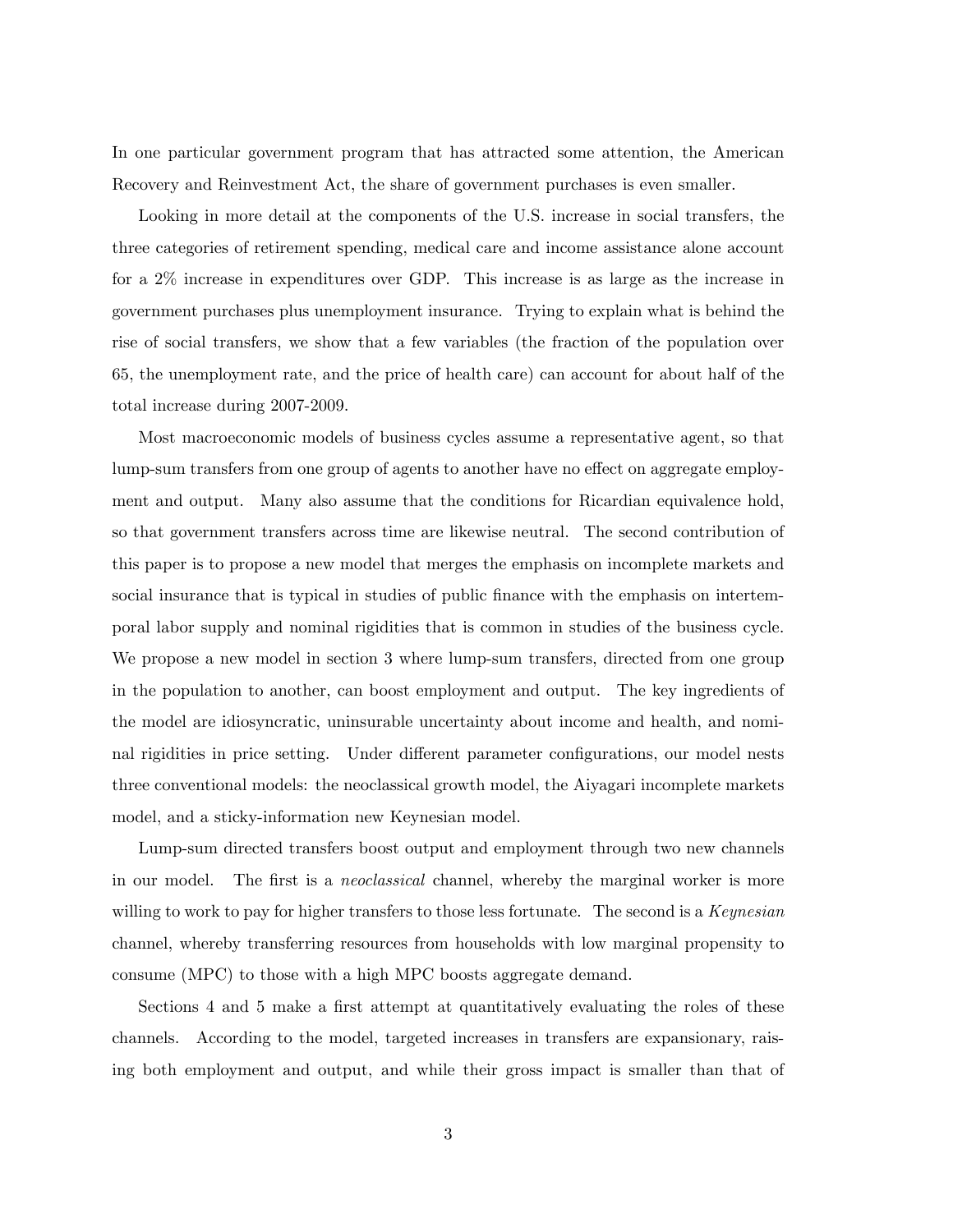government purchases, the net impact on private consumption and investment, is significantly larger. In the baseline calibration in this paper, the overall effect of either form of government spending is small. However, we should note from the start that our simple model ignores many of the ingredients that the recent literature has shown can significantly boost spending multipliers, so our quantitative results should be interpreted with caution. A more enduring lesson that we take from our quantitative experiments is that transfer programs that are targeted at different groups can have very different aggregate impacts.

Section 6 offers some brief conclusions. The main message of the paper can be summarized in one sentence: Future macroeconomic research on fiscal policy should focus more on social transfers.

## 2 The weight of transfers in the fiscal expansion

Over the last 60 years, fiscal spending has continuously increased and its share of U.S. GDP in 2007 was about double what it was in 1947. At the same time, there has been a dramatic compositional shift away from purchases and towards transfers, which more than tripled as a ratio of GDP over the past 50 years, and by 2007 accounted for 39% of the total budget.

Between the last quarter of 2007 and the last quarter of 2009, U.S. government spending increased by  $14.2\%$ , or  $4.4\%$  of GDP.<sup>3</sup> This refers to the integrated government spending, including both federal, state and local governments. Looking at the components of spending, government investment accounts for 5.6% of that increase, while government consumption was responsible for 21.1%. Transfers alone account for 75.3% of the total increase in spending, or  $3.4\%$  of GDP.<sup>4</sup>

One may wonder whether this increase in transfers is unusual, relative to recent trends.

<sup>&</sup>lt;sup>3</sup>We start our sample in the last quarter of 2007 because the National Bureau of Economic Research determined December 2007 as the start of the recession. We stop at the end of 2009 for two reasons. First, because especially in countries other than the United States, there was a reversal in the policy towards fiscal austerity in 2010. Second, because we will supplement the data on U.S. total spending with more detailed data on the components of spending, but this is only available anually.

<sup>4</sup>Our data comes from NIPA table 3.1, and our categories match those in that table as follows: total spending is the sum of consumption expenditures, gross investment, capital transfers, net purchases of assets minus consumption of Öxed capital; consumption equals consumption expenditures minus consumption of fixed capital; transfers equals government social benefits plus subsidies plus capital transfers; and investment is the residual.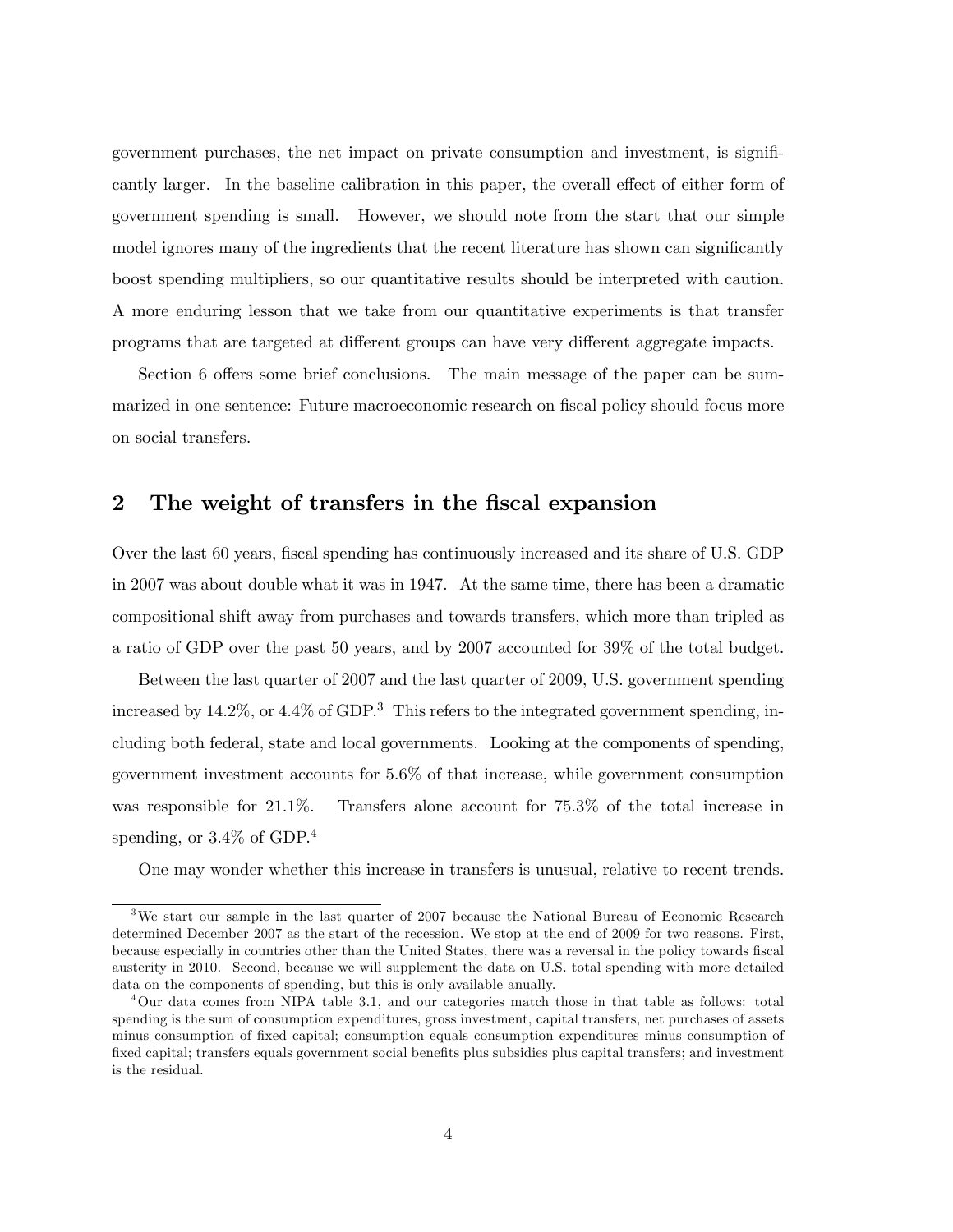To address this issue, we compute the following statistic: we add nominal GDP growth to the trend increase in the years prior to the crisis, using a linear trend fit to the data between  $1998Q4$  and  $2006Q4$ .<sup>5</sup> According to this measure of the "normal" increase in transfers, taking growth and the usual trend into account, transfers were predicted to increase by only 2.8% during the two years. Instead they increased by 27.4%.

Another concern is that many tax deductions can be seen as negative transfers (e.g., tax credits for tuition). These tax expenditures, as they are sometimes called, have grown significantly in the last two decades but it is difficult to measure their size in the U.S. budget. The 3.4% of GDP increase in transfers calculated above assumed that there are no such tax expenditures. If one takes the opposite view, that all taxes and social security contributions are negative transfers, then the increase in transfer rises to 6.6% of GDP.

#### 2.1 International comparison: is the U.S. fiscal expansion unusual?

Using quarterly data for 22 developed countries between 2007Q4 and 2009Q4, table 1 reports the growth of expenditures and transfers.<sup>6</sup> Starting with the second column in the table, in only one country, Hungary, have government expenditures fallen and, in most of them, spending has increased well above their trend in the past decade. The increase in spending in the United States may be very large compared to its history, but it is only the 6<sup>th</sup> largest in the sample.

The following two columns have the share of the increase attributed to either transfers or purchases.<sup>7</sup> The dominance of transfers is true for many countries. In 13 out of the other 20 countries for which expenditures increased, transfers accounted for a larger share of the increase than purchases. In no country were transfers responsible for less than 30% of the total increase in expenditures.

The fifth column presents the "unusual growth" in transfers defined in the previous section: the proportional increase in transfers minus the proportional increase in GDP over the same period, and the 8-quarter predicted increase in total spending from a linear trend

 $5$ We chose 8 years, but starting in 1996 or 2000 does not make a large difference.

 $6$ We obtained data for as many countries as we could find, from two sources, the OECD Economic Outlook and Eurostat. The construction of the series followed the same guidelines as used in NIPA, and we used the U.S. series in the OECD to ensure that the definitions of the categories of government spending matched.

<sup>&</sup>lt;sup>7</sup>The two do not add up to one because of the omission of the change in interest payments.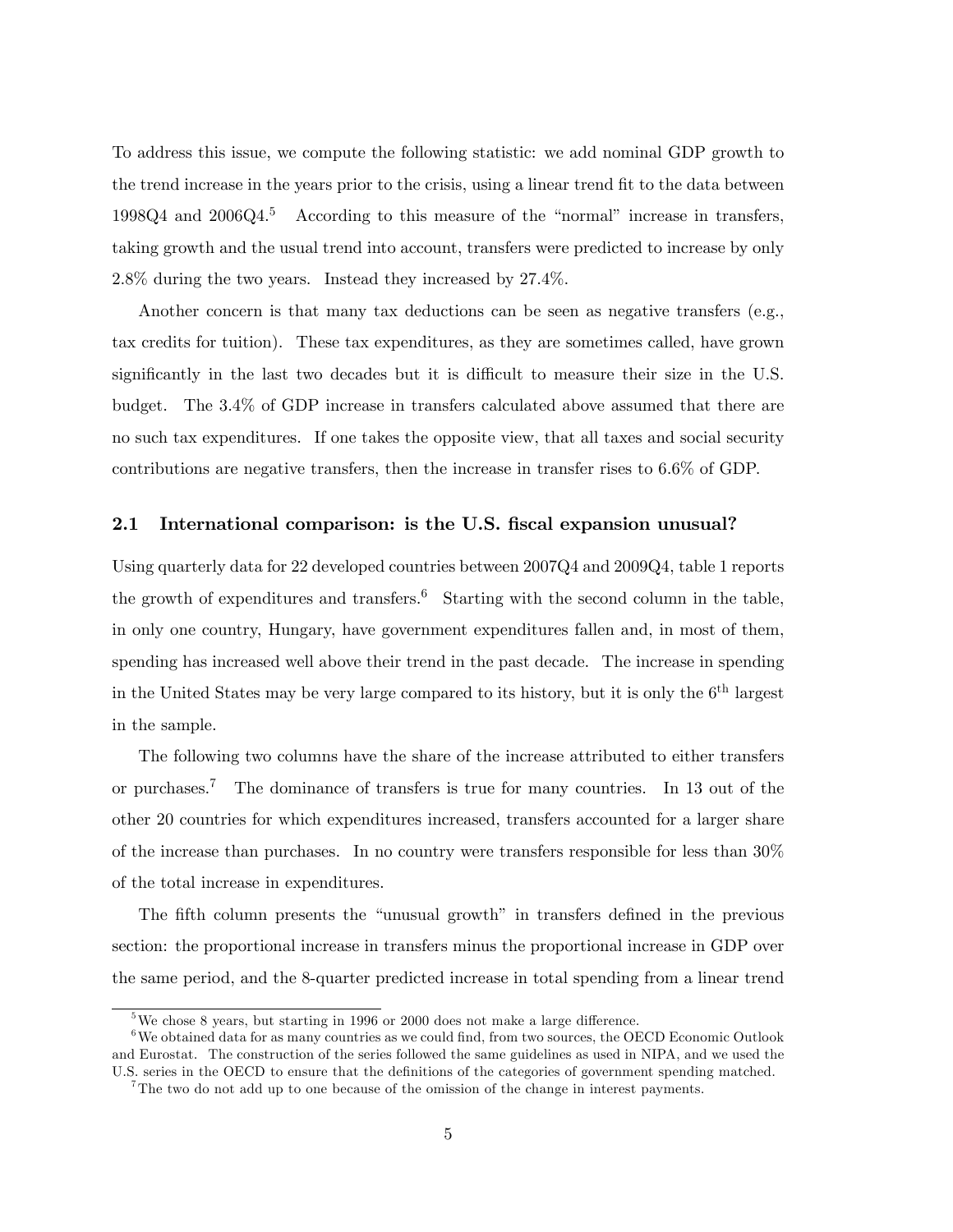fit to the years between  $1998Q4$  and  $2006Q4$ . By this measure, the United States is only beaten by Ireland, Slovakia and Finland. Moreover, in only two out of the twenty two countries did transfers grow less than what would be expected. Everywhere else, transfers grew at an extraordinary rate, often by more than 10%.

#### 2.2 The 2009 stimulus package

The American Recovery and Reinvestment Act (ARRA) was a federal program explicitly designed to provide fiscal stimulus to the U.S. economy. In work parallel to ours, Cogan and Taylor (2010) looked at the components of \$862 billion spending within the ARRA. Their first conclusion is that, halfway through 2010, only \$18 billion had been spent on federal purchases. A large part of the program consisted of transfers to state and local governments. Yet, purchases at these levels of the government have also barely changed since 2008. Rather, at the local and state level, it is transfers that increased at a rapid rate absorbing, together with payment of past debt, almost the entire ARRA funds. Moreover, 52% of the ARRA grants to state and local government in 2009 were accounted for by Medicaid. Therefore, the discretionary response to fiscal spending was even more dominated by transfers than the overall change in spending.

#### 2.3 Looking at the components of transfers: where is the increase?

Table 2 uses the annual data from Table 3.12 of NIPA to group social transfers into four categories. First are social transfers associated with retirement and disabilities, most prominently through pensions paid by the Social Security system.<sup>8</sup> Second is spending driven by medical reasons, the bulk of which is accounted for by Medicare and Medicaid.<sup>9</sup> Third is unemployment insurance, perhaps the transfer that first comes to mind as increasing during a recession. The last group includes all other transfers, mostly from income support

<sup>8</sup>Concretely, this category includes the sum of spending on: old-age, survivors, and disability insurance; railroad retirement; pension benefit guaranty; veterans' life insurance; veterans' benefits pension and disability; and state and local government's temporary disability insurance.

 $9$ This category includes spending in: hospital and supplementary medical insurance; workers' compensation; military medical insurance; black lung benefits; state and local government workers' compensation; and state and local government's medical care.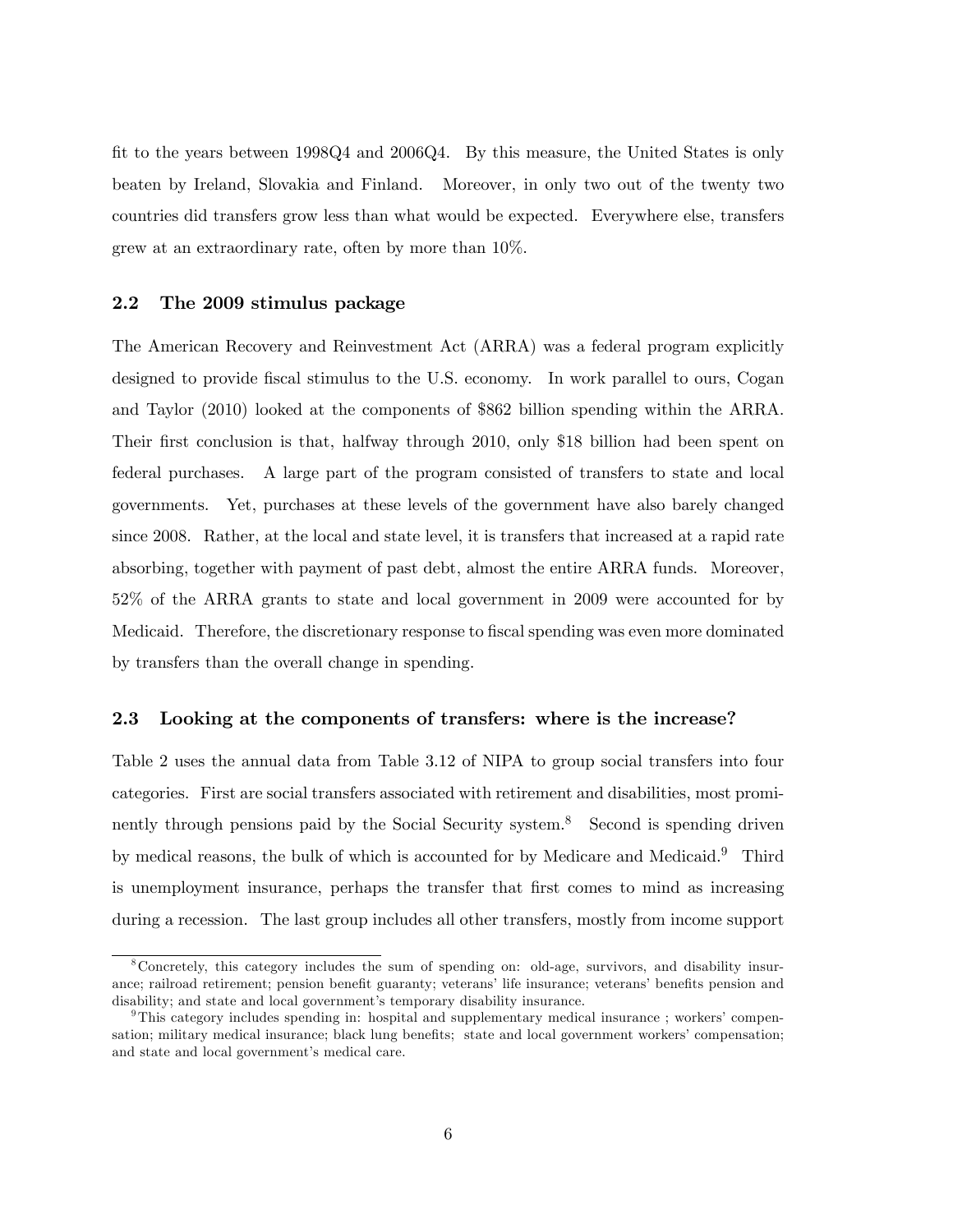programs.<sup>10</sup>

The broad trends in these categories are well-known: health has been rising steadily at the expense of retirement in terms of the overall budget, and unemployment insurance spikes up in recessions. In the period between 2007 and 2009, the largest share of the increase in social transfers, 29.5%, is in medical expenses. The second largest share is spending on retirement and disabilities, which accounts for 24.0% of the increase in total transfer spending. Unemployment insurance actually only appears in third place accounting for 23.6% of the increase, and only slightly more than other categories, which account for the remaining 22.8%.

From reading the press or following the political debate, one may not have guessed this: between 2007 and 2009, government expenditures on medical care, retirement and disabilities *have grown as much* as government purchases.

#### 2.4 Discretionary social transfers?

Some of the increase in transfers was predictable and probably would have occurred even without a recession.

For instance, retirement and disabilities spending increased by 15.5% between 2007 and 2009. Taking out the population growth rate and inflation (measured using the GDP deflator), the increase in real per capita transfers was  $9.8\%$ . To gauge how much of this increase was discretionary, we estimated a linear regression with the log of real spending per capita as the dependent variable and as independent variables: a constant, the share of the total population that is not on the labor force and is more than 65 years old, and the share of the population that is older than 65 We ran the regression in first differences to deal with the clear trends in the sample between 1976 and 2006. Using the actual values for 2008 and 2009 in this fitted equation, the total residual for these two years is 5.6%. That is, a little over one half of the total increase in transfers is accounted for by inflation, aging of the population, and a larger fraction of those over 65 leaving the labor force.

Turning to medical spending, the consumer price index for medical care increased by

 $10$ Half of this is accounted for by three categories: the earned income tax credit, the supplemental nutrition assistance program, and various supplemental security income programs.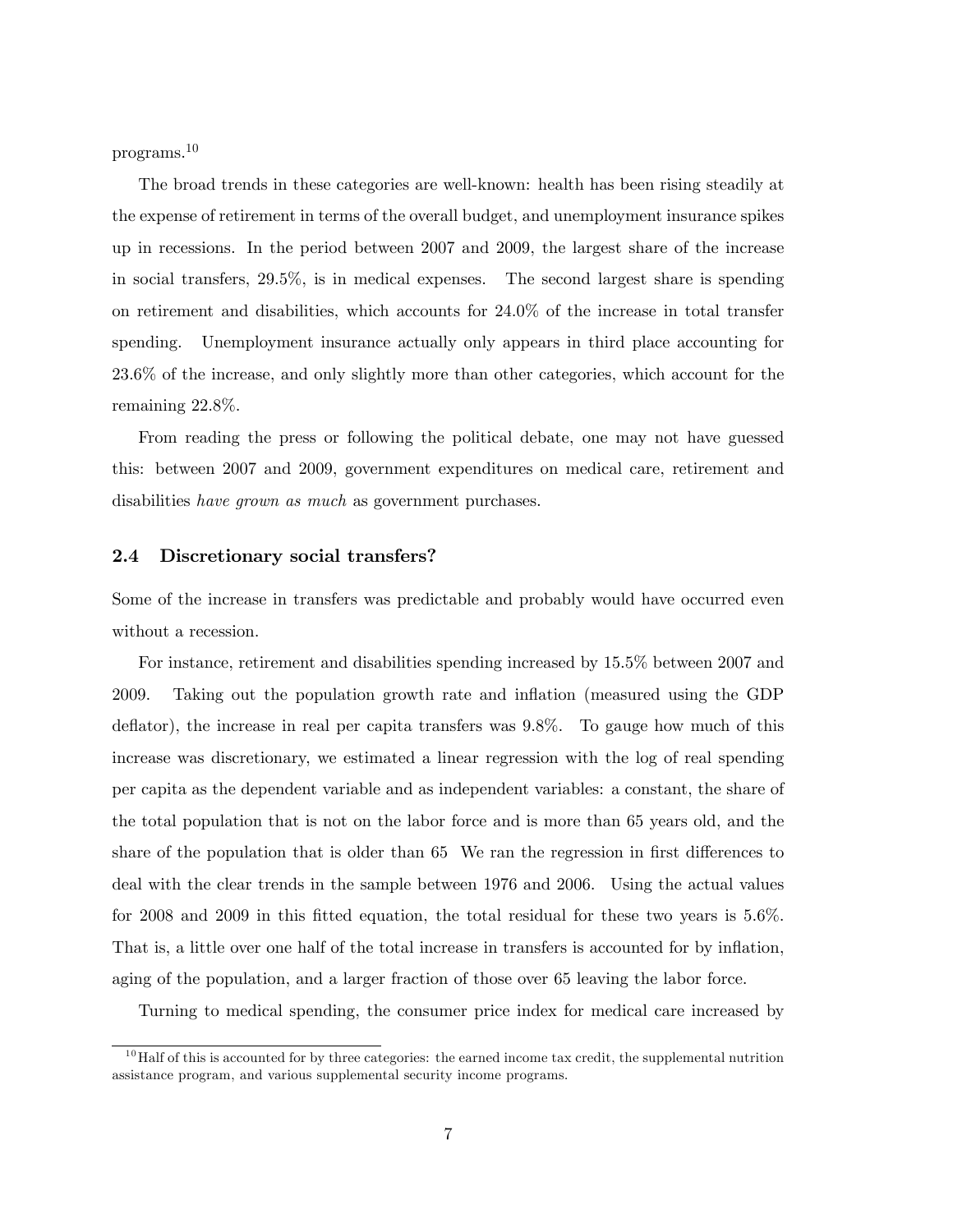7.0% while the non-medical component of the headline consumer price index increased by only 3.2%. As a result, of the 13.3% increase in medical transfers between 2007 and 2009, 7.0% were accounted for by higher prices and the remainder by more quantity. Therefore, the increasing cost of health care in the United States can account for more than half of the increase in the largest category of spending. Looking at the breakdown between price and quantity in the last twenty years (not reported), the recent increase in quantity is above usual, as typically prices account for only about half of the increase in spending. Finally, spending on Medicaid has increased proportionately less than spending on all medical care, so we cannot account for this increase in transfers solely as a result of more people satisfying the means test to be admitted to the program.

Turning to unemployment insurance, total per capita real spending increased by 276% between 2007 and 2009. Dividing by the number of unemployed, the real amount per number of unemployed increased by only 69%. We regressed, in first differences on the 1967-2006 sample, the log of this variable on a constant and two variables: the unemployment rate to capture systematic increases in the generosity of the system as more people lose their jobs; and the median duration of unemployment to capture changes in benefits as people remain unemployed for longer. The two residuals in 2008 and 2009 add up to only 13.2%. That is, even though one of the anti-crisis measures was extending the duration of unemployment benefits, this so far seems to have led to a modest increase in government spending on the program.

#### 2.5 Bringing the facts together

All over the developed world, the large fiscal expansions of 2007-09 have been mostly about increasing social transfers. This is also true in the United States, a leading example of a country with simultaneously large increases in government expenditures primarily due to transfers. While public works and other purchases dominate the public debate, it is medical care, retirement and disability that account for the bulk of this increased spending. A handful of variables can account, almost mechanically, for about half of the increase in social transfers, with the remainder perhaps due to discretionary fiscal stimulus.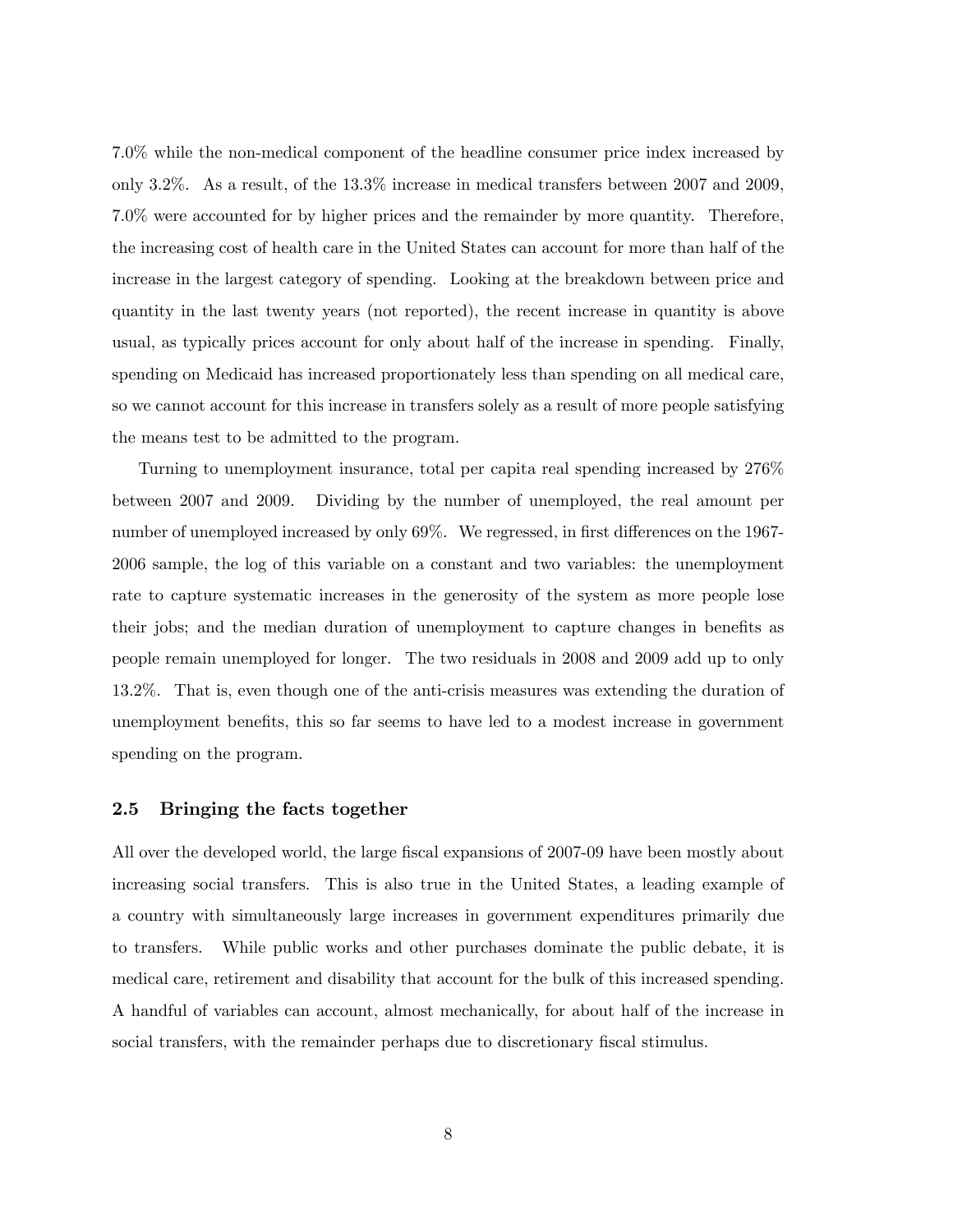## 3 A model to understand the positive effects of transfers

Most models of economic fluctuations assume a representative agent and lump-sum taxes and transfers. As a result, these models predict that government transfers across agents or across time do not affect any aggregate quantities, so the fiscal expansion in transfers in 2007-09 should have been neutral with respect to employment and output.

There are two existing economic channels in the literature through which transfers are not neutral. One assumes that transfers are not lump-sum, but distort marginal rewards and relative prices. This is certainly realistic as many transfer programs are progressive in order to provide social insurance. It is well understood that, if a change in transfers lowers the returns to working and saving, it will reduce employment and output. It is much less clear whether the expansion in social transfers in 2007-09 increased or lowered marginal rewards.

The second mechanism works through increases in the public debt raising the supply of assets that agents can use to self-insure against shocks. Woodford (1990) and Aiyagari and McGrattan (1998) provide two different models to capture this effect. In Woodford (1990), increasing transfers raises investment and output by loosening liquidity constraints, whereas in Aiyagari and McGrattan (1998) transfers lower capital and output by reducing the need for precautionary savings. Not only in theory, but also in practice, it is far from clear in which direction this effect played out in 2007-09. During this period, U.S. public debt increased but private debt fell, so that the total amount of domestic nonfinancial debt grew at the slowest rate in the past decade. Whether there are more or fewer assets available for households to smooth shocks is a matter of interpretation.

In this paper, we propose a third, new mechanism through which lump-sum transfers have aggregate effects: targeting. Transfers across different groups of households will raise consumption and increase labor supply for some, while lowering it for others. If the transfer is well-targeted, the effect on the former can exceed the countervailing effect on the latter, leading to an increase in employment and output. Our model has two key ingredients. First, as in public finance studies of transfers, households face borrowing constraints and suffer idiosyncratic shocks to income and health against which they cannot insure. By redistributing wealth across agents, transfers increase the labor supply of households and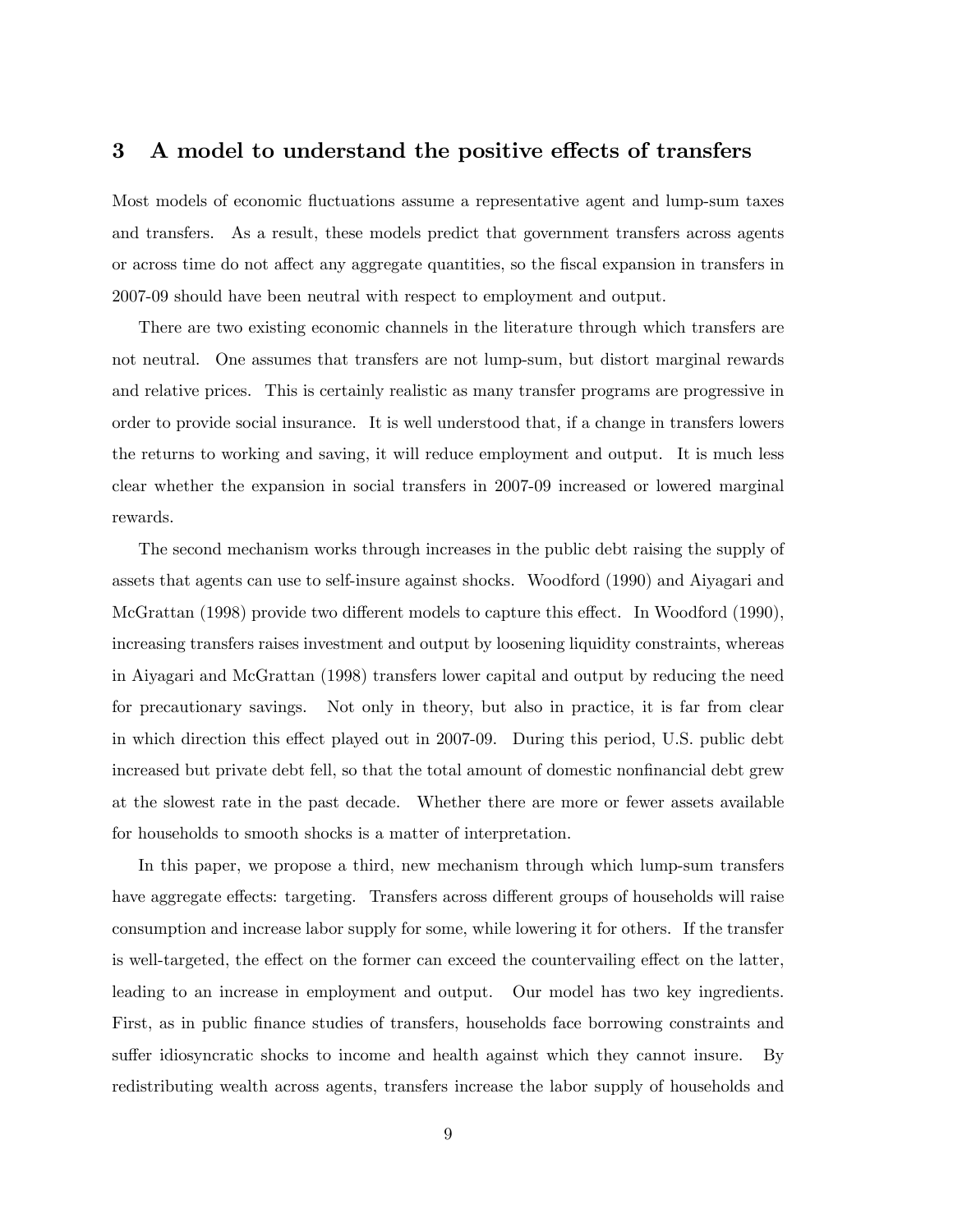boost consumption for those who could not borrow. Second, as in models of economic fluctuations, there are nominal rigidities as producers only update their information and prices sporadically. Transfers raise aggregate demand, thereby raising production by firms that are stuck with low prices. The model merges the work on incomplete markets and on nominal rigidities, recently surveyed in Heathcote et al. (2009) and Mankiw and Reis  $(2010)$  respectively. For different particular parameter configurations, it nests three wellknown models: the neoclassical growth model with government spending of Baxter and King (1993), the incomplete-markets model of Aiyagari (1994), and the sticky-information model in Mankiw and Reis (2002).

#### 3.1 The households

There is a continuum of households that in each period are characterized by a triplet  $\{k, s, h\}$ where k is their capital, s their individual-specific salary offer, and h is their health affecting the relative disutility of working. The problem of each agent is:

$$
V(k, s, h) = \max_{c, n, k'} \left\{ \ln(c) - \chi(1 - h)n + \beta \int \int V(k', s', h') dF(s', h') \right\}
$$
 (1)

$$
n \in \{0, 1\}, \ c \ge 0, \text{ and } k' \ge 0. \tag{2}
$$

$$
c + k' = (1 - \delta + r)k + swn + d - \tau + T(s, h) + z(k, s, h)
$$
\n(3)

$$
\ln(s') = -\frac{\sigma^2}{2(1+\rho)} + \rho \ln(s) + \varepsilon' \quad \text{with } \varepsilon' \sim N(0, \sigma^2) \quad i.i.d. \tag{4}
$$

$$
h = \begin{cases} 1 \text{ with probability } \pi \\ \text{draw from } U[0, \eta] \text{ with probability } 1 - \pi \end{cases}
$$
 and i.i.d. (5)

The variables and functions are:  $V(.)$  is the value function, c is consumption, n is the choice to work or not, r is the gross interest rate, w is the average wage, d are dividends,  $\tau$  are lump-sum taxes,  $T(.)$  are non-negative lump-sum transfers, and  $z(.)$  are insurance payments. As for the parameters:  $\chi$  is the disutility from working with the worst possible health,  $\beta$  is the discount factor,  $\delta$  is the depreciation rate,  $\rho$  and  $\sigma^2$  are the persistence and variance of shocks to salary offers,  $\pi$  is the probability that the person is healthy and  $\eta$ controls the average utility gap between the healthy and the unhealthy. Throughout the paper,  $F(.)$  will denote cumulative density functions, and a prime in a variable denotes its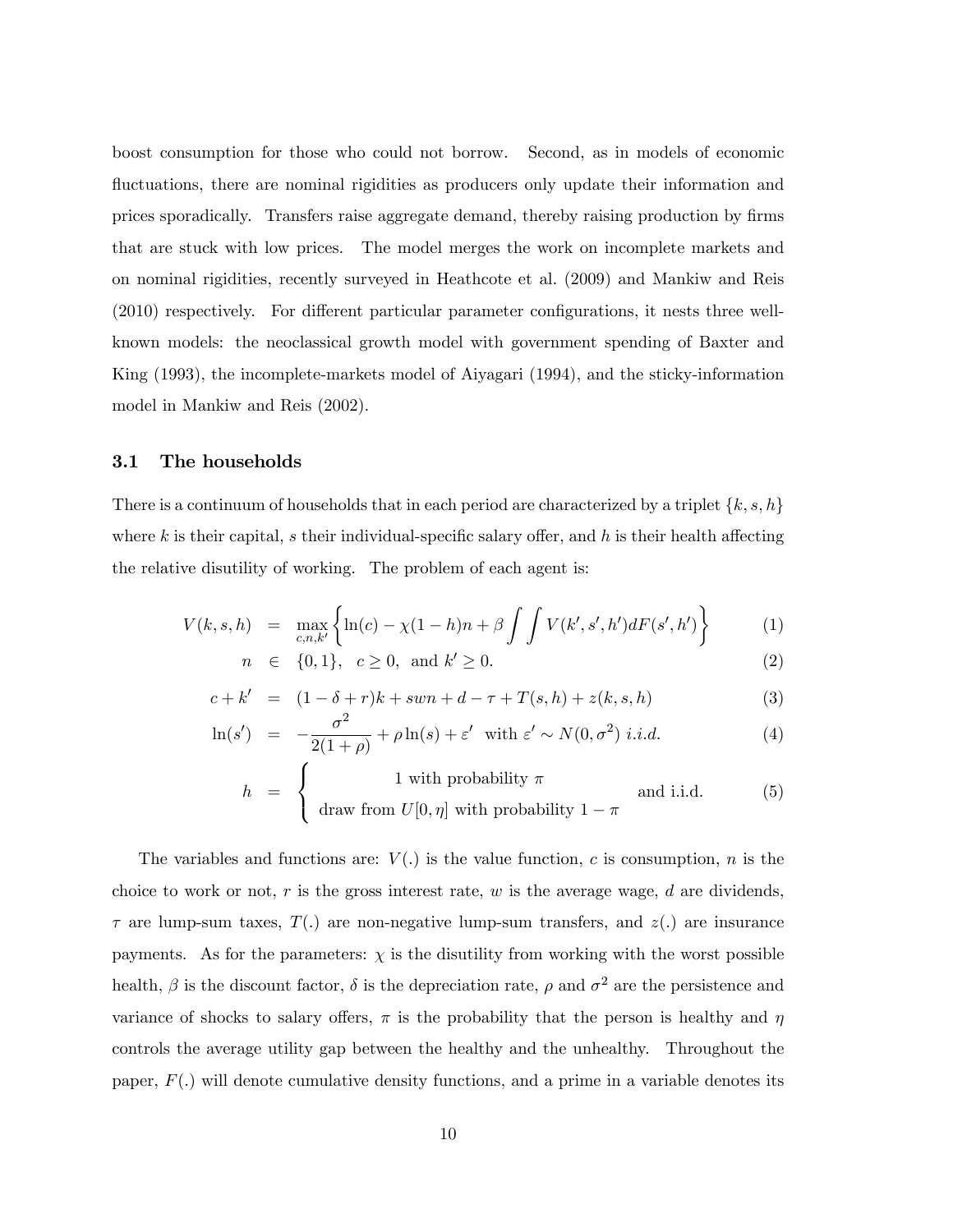value one period ahead.

Going through each expression in turn, equation (1) states that households wish to consume more and suffer from working if they are unhealthy. They live forever and face uncertainty about their future health as well as their future salary. There could also be additional terms attributing utility directly from both government spending as well as from health regardless of whether the household works or not. The implicit assumption is not that these terms do not exist, but rather that they enter utility additively. While they would affect welfare characterizations, they are irrelevant for the positive properties of the model that we will focus on.

We include health shocks for two separate reasons. First, because, as documented in section 2, medical care is the largest government expense on social transfers. Second, because there is extensive evidence that health is a major source of shocks to household wealth. Surveys of people entering personal bankruptcy have found that 62% claim that medical expenses were an important factor in leading to bankruptcy (Himmelstein et al. (2009)). Closer to our model, 40% of the survey respondents answer that recent health shocks led them to lose more than two weeks of work to care for themselves or others. Our goal was to capture, in the simplest possible way, the uninsurable health uncertainty that people face, the effects that its shocks have on people's income, and the large amount of social transfers that are contingent on health status.<sup>11</sup>

The conditions in (2) impose that households can choose whether to work or not, and that they face a borrowing constraint so that they cannot leave a period with negative assets. Equation (3) is the budget constraint stating that consumption plus savings, on the left-hand side, must equal the income from interest on capital, wages from working, dividends from firms, transfers from the government, and insurance payments, minus paid

 $11$ Our model of health is admittedly stark. First, we do not introduce health as a separate good, but interpret the utility function as the value function derived from optimal choices of health and final goods consumption. Second, we do not model in kind health transfers because, as long as households do not receive more in health transfers than they wanted to consume or, if they can sell part of the transfer, then this would not make too much of a difference to our model and conclusions. A potentially more problematic assumption for our model would be to allow people to invest in accumulating a stock of health, which could compete with monetary savings, then it would matter to the effects that transfers have. We chose not to follow this route because it would require careful modelling of the health-producing sector of the economy, which was not our focus in this paper.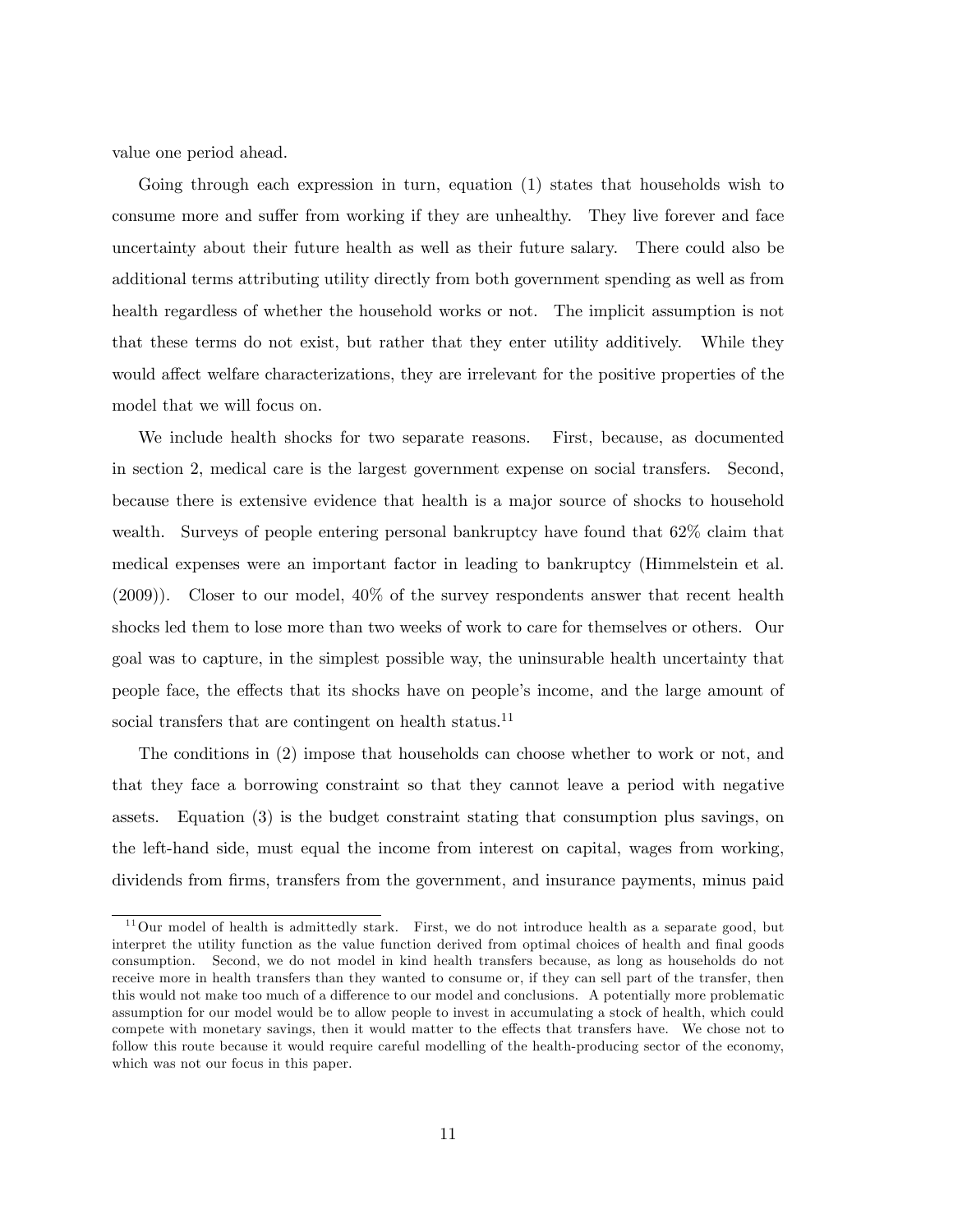taxes. Importantly, note that transfers are lump-sum: they depend only on the exogenous characteristics of the household.

Equations (4) and (5) put strong assumptions on the stochastic processes for the two shocks. These keep the solution of the model simple, but they could be relaxed while keeping the model computationally feasible. The two shocks are independent across agents and independent of each other, so at any period in time, the cross-sectional distribution of salary offers is log normal with an average salary equal to  $\mathbb{E}(sw) = w$ . The cross-sectional distribution of health has point-mass at healthy people with  $h = 1$ , and then a uniform distribution over how unhealthy other people are. A restrictive assumption is that health shocks are independent over time. The time period in our model is one year, and the health shocks are not meant to capture disability or old age, but rather temporary illness that affects the ability to work and earn a wage.

The solution to this problem is a set of functions  $c^*(k, s, h)$ ,  $n^*(k, s, h)$ , and  $k'^*(k, s, h)$ that solve the Bellman equation determining how much each household consumes, works and saves.

#### 3.2 The firms

There is a representative competitive firm that produces the consumption good by combining capital K and intermediate goods  $x(j)$  according to the production function:

$$
Y = AK^{\alpha}X^{1-\alpha} \text{ and the aggregateor } X = \left(\int_0^1 x(j)^{1/\mu}dj\right)^{\mu}.
$$
 (6)

This firm rents capital from households paying  $r$  per unit, and buys intermediates at prices  $p(j)$ . Optimal behavior by the firms together with perfect competition imply the wellknown conditions:

$$
r = \alpha A \left(\frac{K}{X}\right)^{\alpha - 1} \text{ and } p = (1 - \alpha)A \left(\frac{K}{X}\right)^{\alpha} \tag{7}
$$

$$
x(j) = X\left(\frac{p(j)}{p}\right)^{-\mu/(\mu-1)} \text{ and } p = \left(\int_0^1 p(j)^{1/(1-\mu)}dj\right)^{1-\mu} \tag{8}
$$

There is also a continuum  $j \in [0, 1]$  of monopolistic firms producing intermediate goods.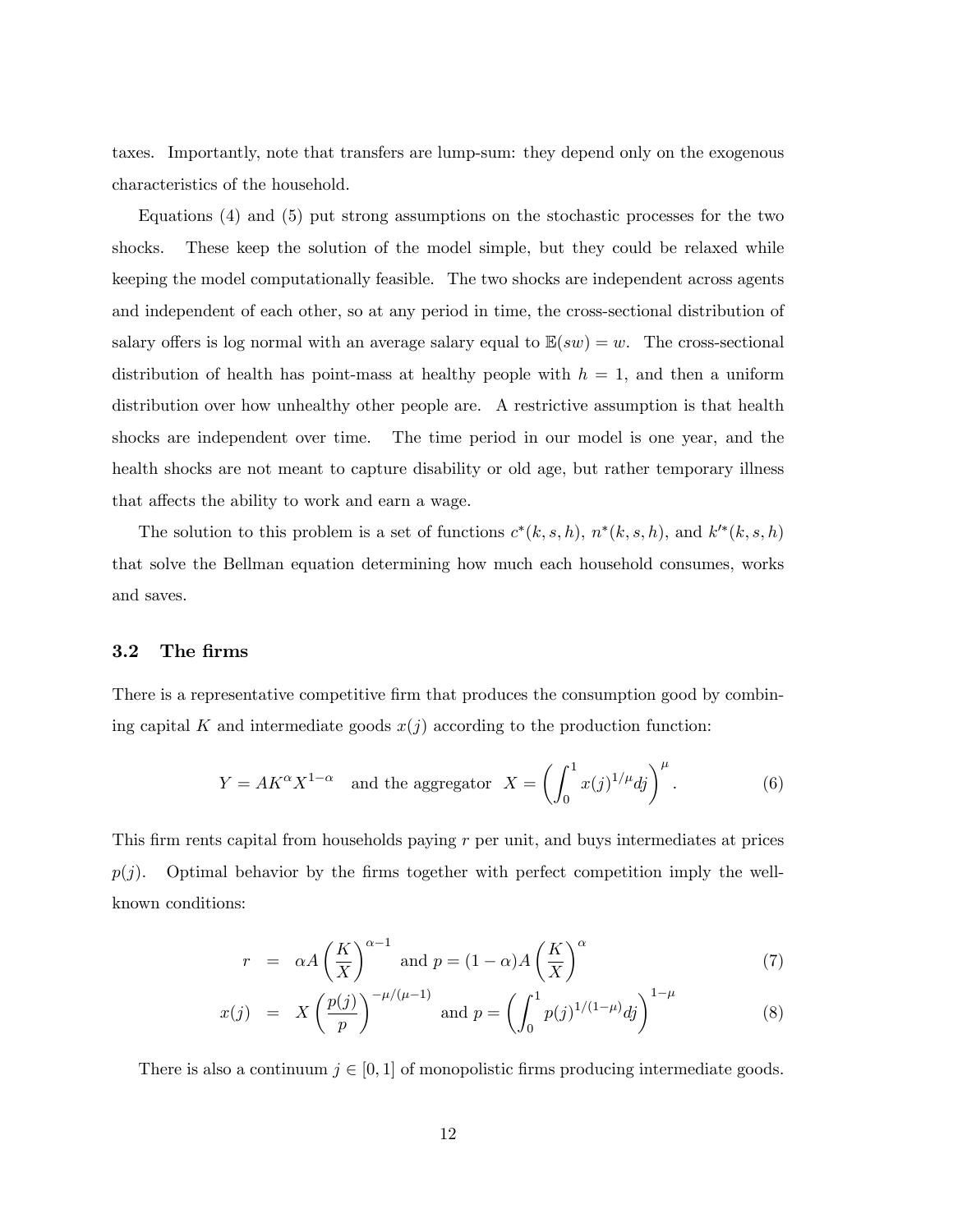They are equally owned by all household, making profits  $d(j)$ , which they immediately distribute as dividends. Each firm operates a linear technology:

$$
x(j) = l(j),\tag{9}
$$

where  $l(j)$  is the effective labor hired by firm j.

All of the prices and returns so far have been denominated in real terms, in units of the final consumption good. Firms that produce intermediate good choose instead the nominal price of their product,  $p(j)q$  where q is the price of the consumption good. These firms have sticky information: each period, a fraction  $\lambda$  of the firms learn about the current state of the world, while the remaining  $1 - \lambda$  have old information. Following an unexpected change in period 1, then in period t there is a group of firms with measure  $\Lambda_t = \lambda \sum_{i=0}^{t-1} (1 - \lambda)^i$ that know about it, and a second group with measure  $1 - \Lambda_t$  that does not know and so has not changed their price. Their optimal prices are then:

$$
p(j) = \mu w \text{ if attribute,}
$$
\n
$$
(10)
$$

$$
p(j) = \mu w_0 q_0 / q \text{ if inattentive}, \qquad (11)
$$

where  $w_0$  and  $q_0$  are the steady-state wages and prices, which firms that are unaware of the change still expect to be in place. The resulting profits are

$$
d(j) = (\mu - 1) wx(j) \text{ if attribute,}
$$
\n(12)

$$
d(j) = \left(\frac{\mu q_0 w_0}{q w} - 1\right) wx(j) \text{ if inattentive,}
$$
\n(13)

#### 3.3 The government

The focus of this paper is on fiscal policy. Leaving for future work the interactions of fiscal and monetary policy, we simply assume that the monetary authority keeps the price of the consumption good  $q = 1$ , a strict form of price-level targeting.

The fiscal authority chooses lump-sum transfers subject to the budget constraint:

$$
G + \int \int T(s, h) dF(s, h) = \tau.
$$
 (14)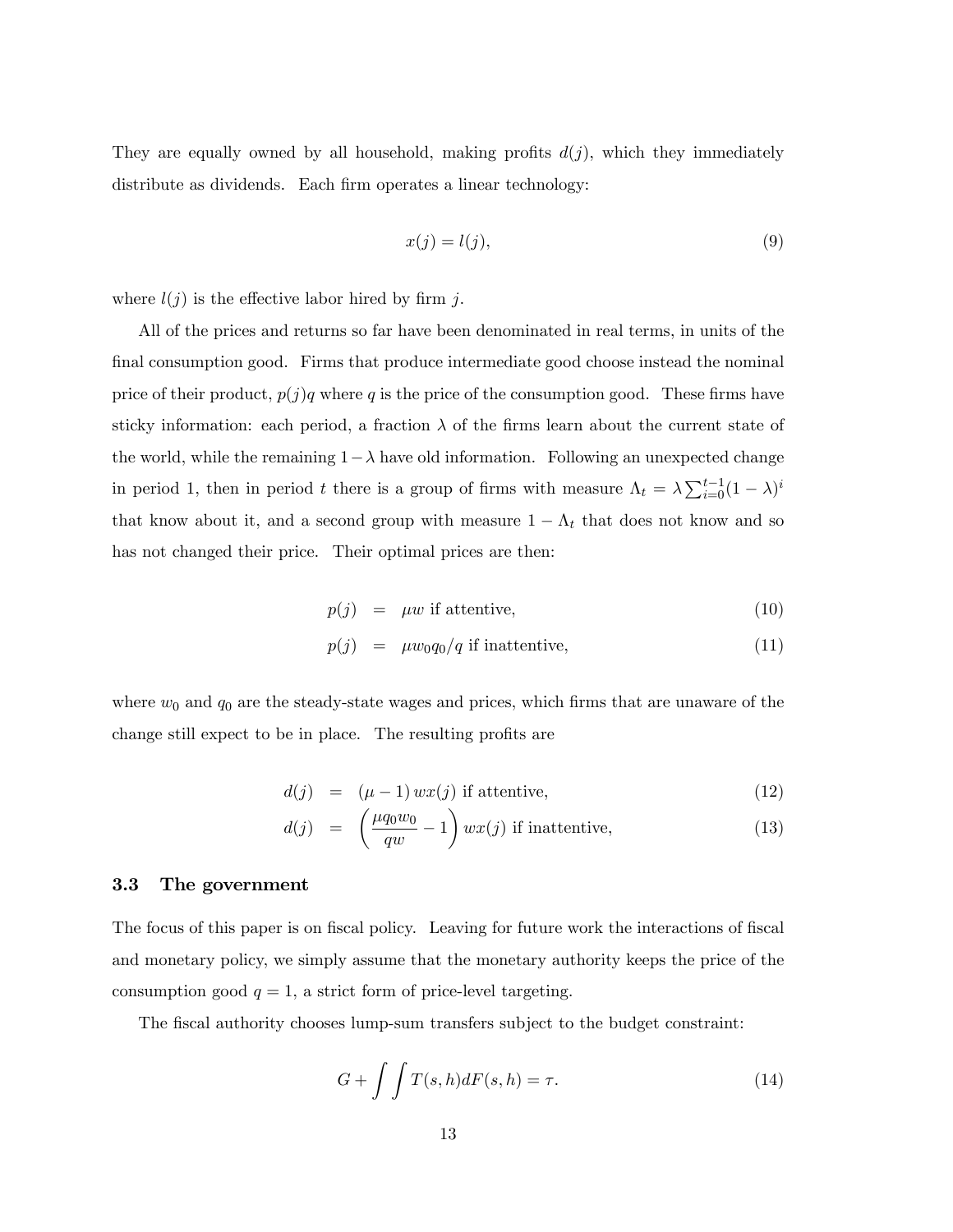where G is exogenous government spending and  $\tau$  is lump-sum taxes. There are two important assumptions about fiscal policy. First, transfers  $T(.)$  depend only on exogenous characteristics of the households, so they do not distort optimal choices. Second, the budget is balanced at every period in time, so there is no public debt outstanding. Therefore, we neutralize the two previously studied mechanisms behind aggregate effects of changes in transfers, so that we can focus on the new mechanism we propose.

There is no aggregate uncertainty in our economy, but we will consider unanticipated shocks to G or  $T(.)$ . We do so using perfect-foresight comparative statics: starting from a steady-state that agents expected would persist forever, in period 1 they learn that there has been a change to some exogenous aggregate variables. There are no further changes from then on, and agents can foresee all of the future path for aggregate variables. This greatly simplifies the numerical analysis and the experience with the neoclassical growth model is that these perfect-foresight comparative statics are often not too far from the first-order approximate solutions of stochastic models.

#### 3.4 Market clearing, equilibrium and shocks

Households enter each period with different wealth  $k$  as a result of different shocks and decisions about savings and work. Combining household optimal behavior with the exogenous distribution of household characteristics gives the endogenous distribution  $F(k, s, h)$ of households in the economy.

Both the capital market, where households rent capital to the firm that produces final goods, and the labor market, where households sell labor to the producers of intermediate goods, must clear:

$$
\text{labor market} \int sn^*(k, s, h) dF(k, s, h) = L = \int l(j) dj, \tag{15}
$$

capital market 
$$
\int k'^*(k, s, h) dF(k, s, h) = K'
$$
. (16)

Because the firms are equally held by all households, total dividends paid equal dividends received per capita:

$$
\int d(j)dj = d.\tag{17}
$$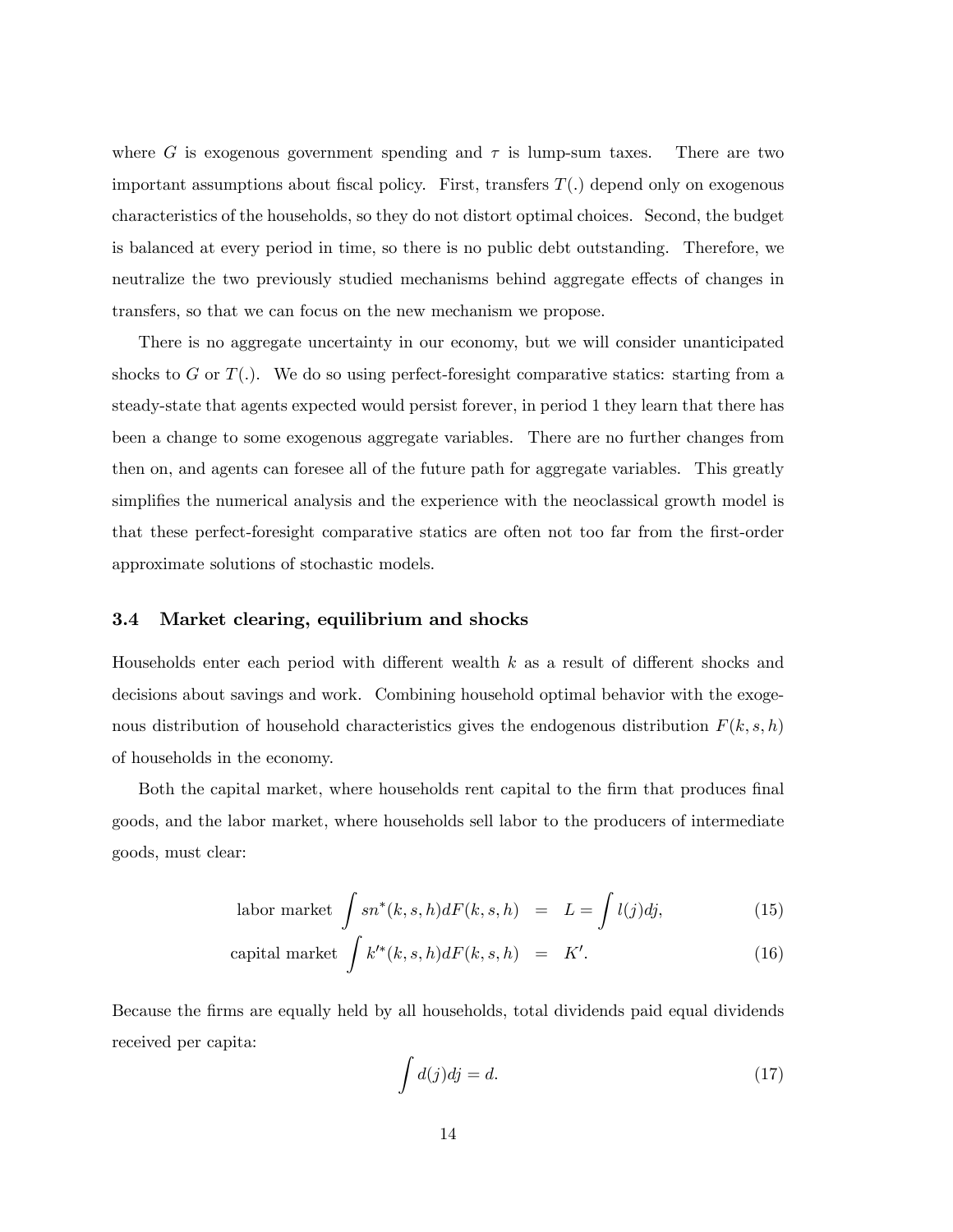Finally, this is a closed economy, so the insurance payments must add to zero:

$$
\int z(k,s,h)dF(k,s,h) = 0
$$
\n(18)

We will focus on three aggregate variables in this model: aggregate output  $Y$ , aggregate consumption  $C = \int c^*(k, s, h) dF(k, s, h)$ , and total employment  $E = \int n^*(k, s, h) dF(k, s, h)$ . An equilibrium in these variables is characterized by households and firms behaving optimally and markets clearing, as defined by equations  $(1)-(18)$ .

#### 3.5 The relation of our model to the literature

The two key ingredients in our model are imperfect insurance, present as long as the payments  $z(.)$  do not reproduce the Pareto optimum allocation of consumption and labor across ex ante identical households, and nominal rigidities, present as long as  $\lambda < 1$  so that following an aggregate shock firms take time to learn about it and adjust their prices.

The following three results provide a map between our model and three popular models in the literature:

Proposition 1 With full insurance, there is a representative household capturing consumer choices, that solves the problem

$$
V(K) = \max_{C,L,K'} \left\{ \ln(C) - \frac{\frac{\chi}{\mathbb{E}(s^2)} \left[ L - \pi + (1 - \pi)(1 - \eta) \right]^2}{2} + \beta V(K') \right\} \ s.t. \tag{19}
$$

$$
C + K' = (1 - \delta + r)K + wL + M
$$
\n(20)

taking wages, interest rates, and  $M$ , as given.

Proposition 2 Without nominal rigidities, there is a representative firm solving:

$$
\max\left\{Y - rK - (1+\tau)wL\right\} \ s.t. \ Y = AK^{\alpha}L^{1-\alpha} \tag{21}
$$

taking taxes  $\tau = \mu - 1$ , wages and interest rates as given.

**Proposition 3** If there is full insurance and no nominal rigidities, the aggregate equilibrium is the set  $\{Y_t, C_t, L_t\}$  such that the representative household in Proposition 1 behaves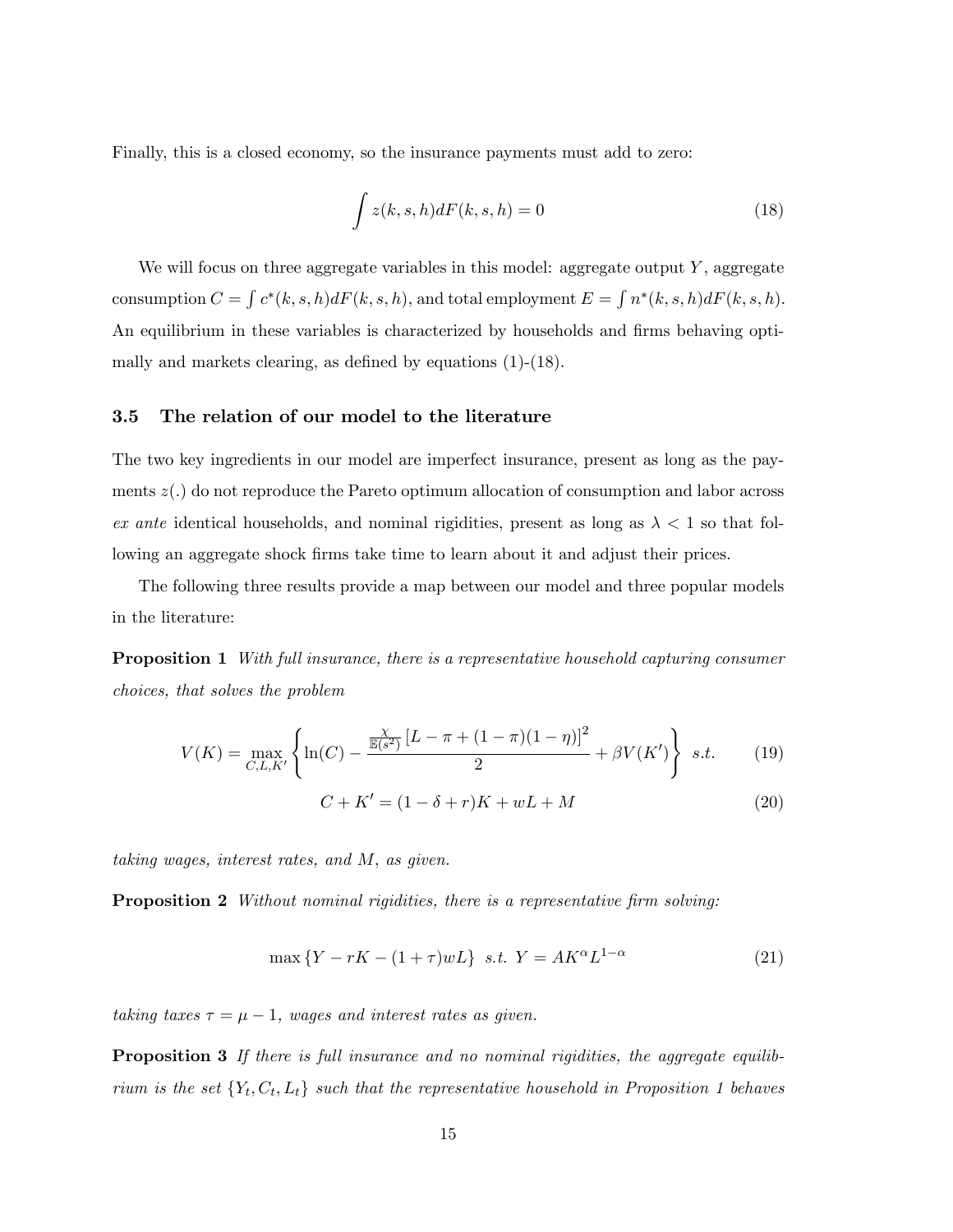optimally, the representative firm in proposition 2 behaves optimally, and in equilibrium:  $M = \tau wL - G$ . Equilibrium employment is:

$$
E = \frac{L + [\pi - (1 - \pi)(1 - \eta)](\mathbb{E}(s^2) - 1)}{\mathbb{E}(s^2)}
$$

Combining these results covers three cases. First, with both complete insurance and perfect price áexibility, the model reduces to a standard neoclassical growth model with a payroll tax, as used to study Öscal shocks in Baxter and King (1993). The aggregate technology is a standard Cobb-Douglas function and the payroll tax captures the inefficiency brought about by markups in the intermediaries sector. The preferences of the representative agent are separable over time and the intertemporal elasticity of substitution is one. As for labor supply, if everyone is healthy, then  $E = \pi = 1$  and all households work all the time, so the model becomes identical to the textbook Ramsey-Cass-Koopmans model. At the other extreme, if  $\pi = 0$  and  $\eta = 1$ , then health is uniformly distributed between 0 and 1, and the implied Frisch elasticity of labor supply is exactly 1.

Second, if there is full insurance together with nominal rigidities, then the model is similar to the sticky-information model of Mankiw and Reis (2002) with two main differences. First, there is capital and investment. Second, the labor market is similar to that in Gali  $(2010)$ , with the difference that unemployment is the result not only of low salary offers, but also of poor health.

Third, if prices are flexible but there is no private insurance, then the model is close to the version of the Aiyagari model in Alonso-Ortiz and Rogerson (2010), expanded to have health shocks. Without insurance, transfers move wealth across agents and affect their willingness to work and consume.

From now onwards, we will assume that  $z(.) = 0$ , so there is no private insurance, and that there are nominal rigidities so  $\lambda$  < 1. Our model differs from the standard new Keynesian model because there is no representative agent. Closest to our study is Zubairy (2010), who studies the fiscal multiplier of transfers and other fiscal policies in a new Keynesian DSGE model. Transfers are lump-sum in her model as in ours, but they are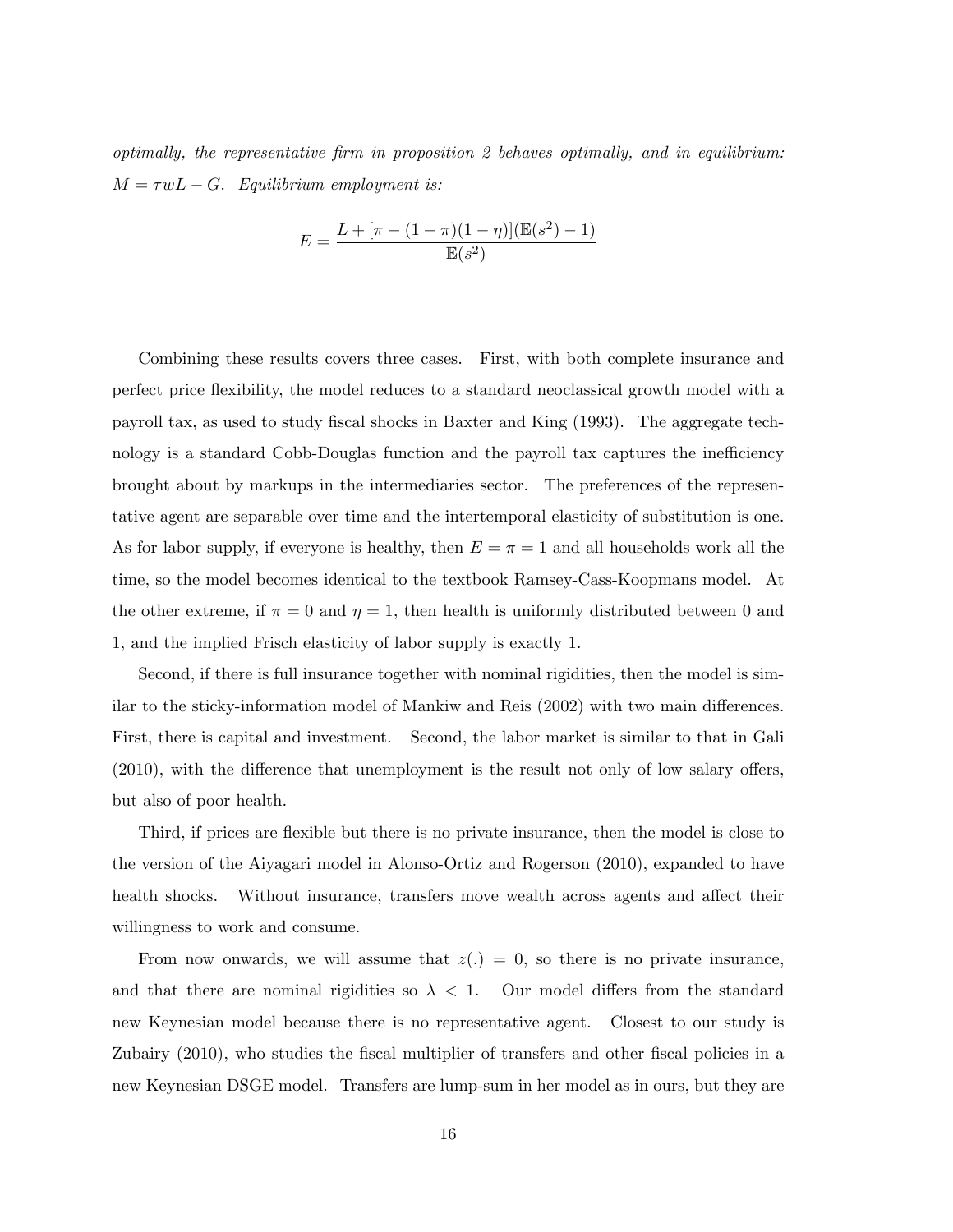deficit-financed. She also assumes that debt is repaid in part by raising distortionary taxes. Increasing transfers leads to higher future taxes, raising investment and labor supply today, a mechanism that is absent from our model.

Our model differs from the work on incomplete markets because aggregate demand policy has real effects. Moreover, we focus on transfers, unlike almost all of that literature, as well as on the positive predictions of the model in response to shocks rather than on welfare in the steady state.<sup>12</sup> Closer to our paper is Heathcote  $(2005)$  who studies the effect of a temporary tax cut on consumption in an incomplete markets economy. There are two key differences between our setup and his. First, he obtains a link between wealth and labor supply because consumption and leisure are substitutes, so transfers that raise wealth will both increase consumption and labor supply. Instead, we assume that consumption and leisure are separable in the utility function and focus on the wealth effect of transfers on labor supply, whereas Heathcote (2005) assumes preferences for which labor supply is independent of wealth. Second, he focuses on the effects of fiscal policy on the stock of available debt, similarly to Aiyagari and McGrattan (1998), which we neutralized by assuming a balanced budget.

## 4 Targeting and the impact of transfers on aggregate activity

Having set up the model, we now turn to the central question of the paper: What is the effect on output and employment of an increase in transfers?

#### 4.1 The neoclassical growth benchmark

A first answer is provided by two of the benchmark models described in the previous section. In both the neoclassical growth model and in the baseline new Keynesian model there is full insurance. Accordingly, as an immediate consequence from Proposition 1:

**Corollary 4** With full insurance, the choice of  $T(s,h)$  is irrelevant for aggregate output and employment.

 $12$ Floden (2001) also studies transfers but focuses on welfare at the steady state.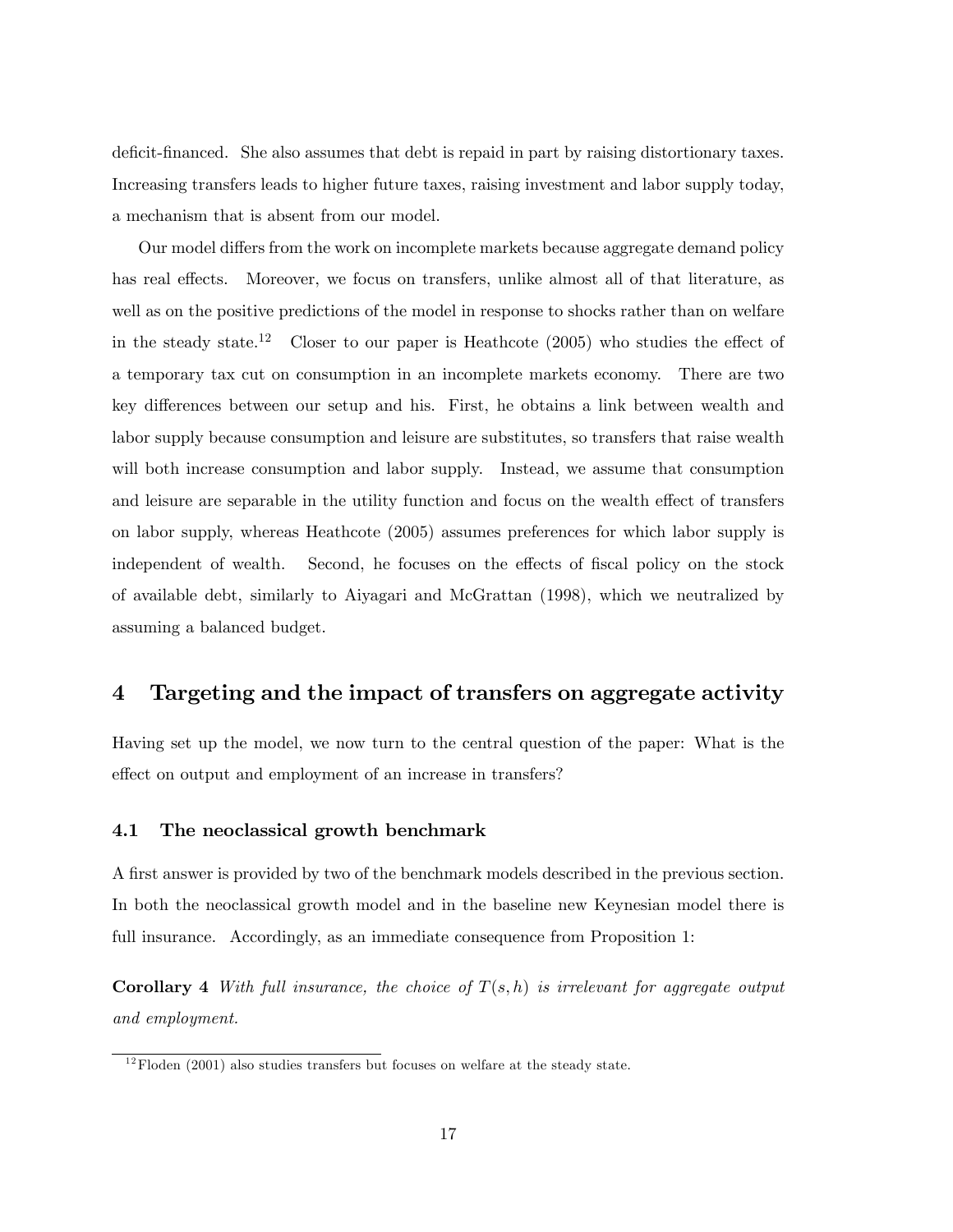Because there is a representative agent, any rearrangement of wealth across households is undone by equivalent insurance payments. Changes in transfer payments are neutral with respect to economic activity.

#### 4.2 Choosing parameter values

Without insurance payments, the model must be solved numerically. The appendix describes the algorithm we used. We picked the parameter values described in Table 1 to calibrate the steady state of the neoclassical growth model to a few moments.

The first section of the table has conventional targets and parameter choices for the production technology and household preferences. The second section has the parameters linked to the behavior of the firms producing intermediate goods: the average markup is 25%, while 50% of Örms update their information every year. This extent of imperfect competition and nominal rigidities is on the high side, but not out of line with usual values. For the idiosyncratic shocks hitting households, we assume that salary offers are quite persistent in line with the estimates in Storesletten et al. (2004). The choice of  $\sigma$  is at the top range of their estimates, because they considered only continuously employed males, whereas in our model, s are salary offers that may be turned down. For the health shocks, we set  $\pi$  to match the share of U.S. households in the labor force without any disability, from Kapteyn et al. (2010). We set  $\eta$  so that the Frisch elasticity of labor supply is 0.7, the value suggested by Chetty (2009) in his recent synthesis of micro and macro estimates in the literature. Finally, the third section has one parameter  $\chi$  that was hard to calibrate and requires a brief explanation. This parameter is pinned down by the average value of  $G/Y$ . However, for high values of  $G/Y$  and corresponding high values of lump-sum taxes  $\tau$ , it was possible that sometimes an agent with a bad salary and health draws did not have enough wealth to pay the tax bill. In other words, the natural debt limit is tighter than zero. Instead, we calibrate to the case where  $G = 0$ , avoiding this problem.<sup>13</sup>

<sup>&</sup>lt;sup>13</sup> Alternatively, to target the average  $G/Y$  in the post-war leads to  $\chi = 3.00$ . The corresponding figures for the alternative calibration are available from the authors, and lead to a somewhat larger effect of fiscal policy on aggregate activity.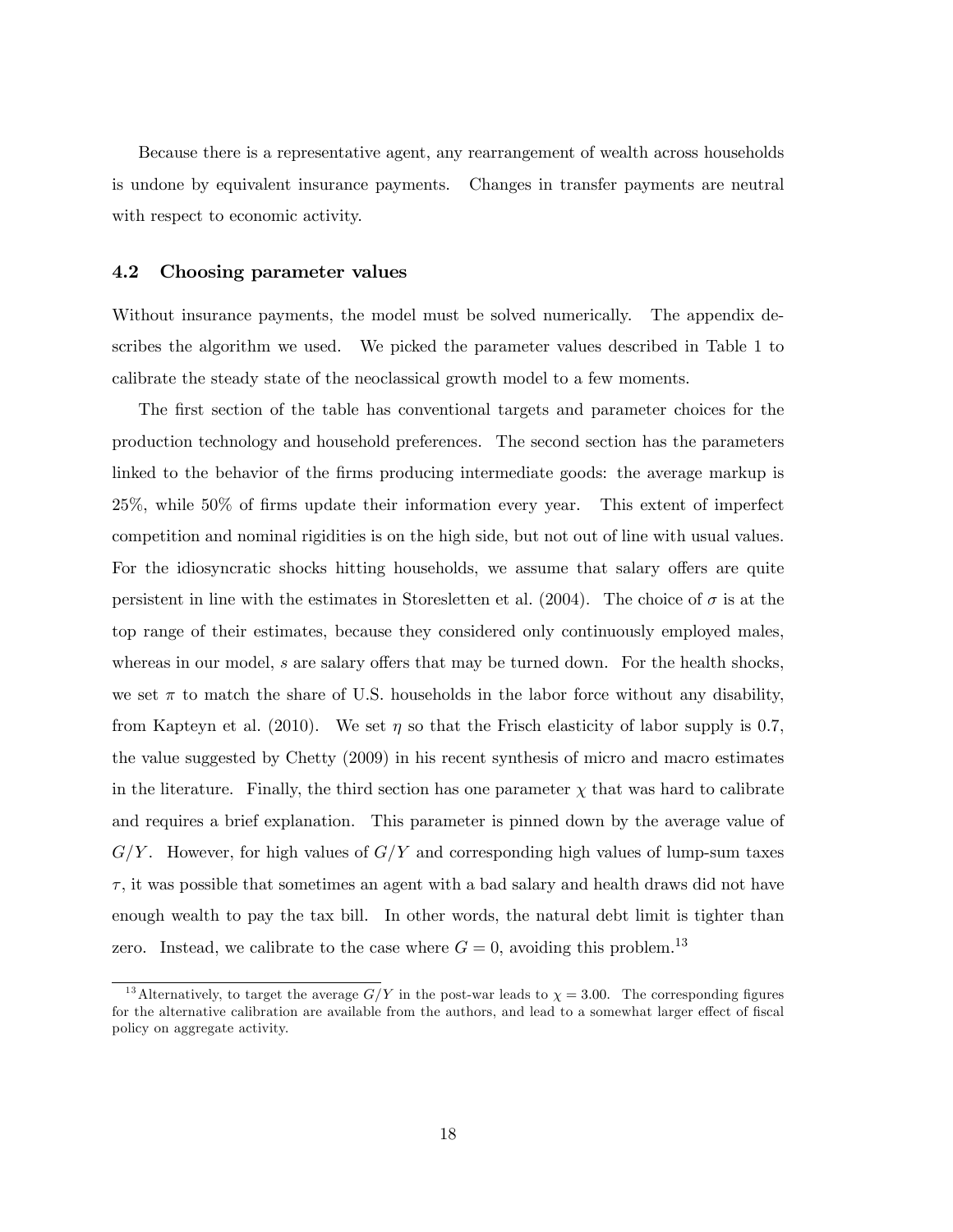#### 4.3 Targeted transfers: the neoclassical channel

With imperfect insurance, transfers from healthy high-salary households to those with low wealth and low salaries boost employment and output through what we call a neoclassical channel. Since the marginal worker pays more in taxes than she receives in transfers, more generous transfers imply she has less wealth and so has a stronger incentive to work.

To understand this channel, panel A of figure 1 plots the threshold  $\hat{h}(s) = \int h^*(k, s)dF(k)$ , where  $h^*(k, s)$  is the optimal threshold function such that people work if and only if  $h \geq h^*(k, s)$ . The locus is downward-sloping, and those above it are working, while those below it are not working. Consider then a carefully targeted transfer from the population in the middle box to the population in the corner box.<sup>14</sup> Crucially, those receiving the transfers are very far from ever working. Therefore, the extra wealth barely changes their work decision. In contrast, those paying the transfer are at the margin between working or not. As their wealth has fallen, they are more willing to take a job, boosting employment.

The other panels of figure 1 have the impulse responses to this shock. To isolate the neoclassical channel, we set  $\lambda = 1$ , so there are no nominal rigidities. In the top right diagram, we see the increase in employment among the marginal workers, and the very slight fall among other groups in the population. The bottom panels show that employment and output both increase by about 0.8% of GDP for a 3.4% increase in transfers.

#### 4.4 Targeted transfers: the Keynesian channel

Since the recipients of transfers have on average a higher MPC than the payees, transfers boost aggregate demand, which firms with rigid prices satisfy by hiring more workers and producing more. This is an eminently Keynesian channel.

Panel A of figure 2 plots the marginal propensities to consume out of cash on hand as a function of the salary offer for the healthy. That is, it plots  $m(s) = \int [\partial c^*(k, s, 1)/\partial [(1 \delta + r/k$ ]dF(k, 1). Since this group of the population always chooses to work, there is no wealth effect on labor supply and no neoclassical channel, so we can focus on the Keynesian channel. Consider then a transfer from the group in the box on the right to the group in

 $14$ We consider a large increase in transfers, of  $4.4\%$  of GDP, the total increase in government expenditures during 2007:4 to 2009:4. Our goal in this section is still to just gauge the effects qualitatively.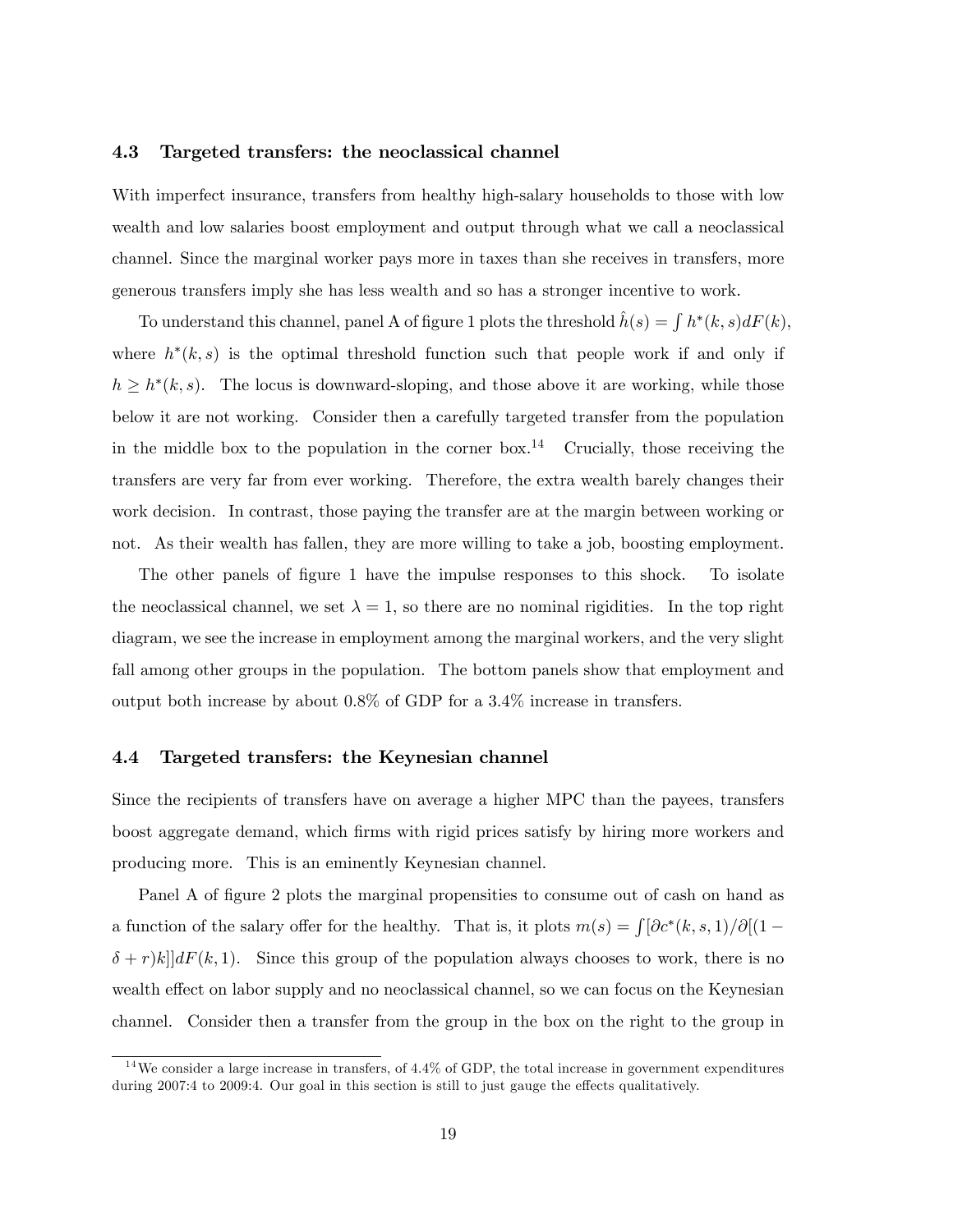the box on the left. This will boost aggregate consumption, and if some price plans are fixed, the increased demand will induce firms to increase hiring and production.

Panels B to D of figure 2 plot the impulse responses. As expected, the increase in consumption from the transfer recipients is higher than that from the transfer payees, leading to an expansion. The overall impact is about one-tenth of the neoclassical experiment, and because consumption increases by relatively more, there is also a deeper slump after impact due to decumulation of capital.

### 5 The quantitative effect of the 2007-09 fiscal expansion

Section 2 documented that, between 2007:4 and 2009:4, transfers and government purchases increased by  $3.4\%$  and  $1\%$  of GDP, respectively. What was the effect of these changes on output and employment according to our model?

#### 5.1 The effect of transfers

There is no study on how U.S. transfers, as a whole, are distributed across different groups in the population. We proceed by considering two approximations.

First, we assume a discretionary increase in transfers, from the luckiest members of society to the least lucky, in terms of their health and salary offer. We engineer a transfer from those in the top 17% of the health-salary offer distribution to the bottom  $14\%$ , where the thresholds were determined to make the transfer as focussed as possible, but not so much that it would turn the rich into poor and vice-versa.

Second, we consider instead an increase in the generosity of a systematic policy rule for transfers. In our rule, we want to capture two features of the U.S. system. First, that those hit by low salary offers or disease receive more, so  $T(.)$  is decreasing in both arguments. Second, that the healthy do not receive transfers associated with health. Towards this goal we use the following simple linear function

$$
T(s,h) = \gamma_s \left(1 - \frac{s}{\bar{s}}\right) I(s \le \bar{s}) + \gamma_h \left(1 - \frac{3h}{4\eta}\right) I(h \le \eta)
$$
\n<sup>(22)</sup>

where  $I(x)$  is the indicator function, equal to 1 if x is true, and equal to zero otherwise.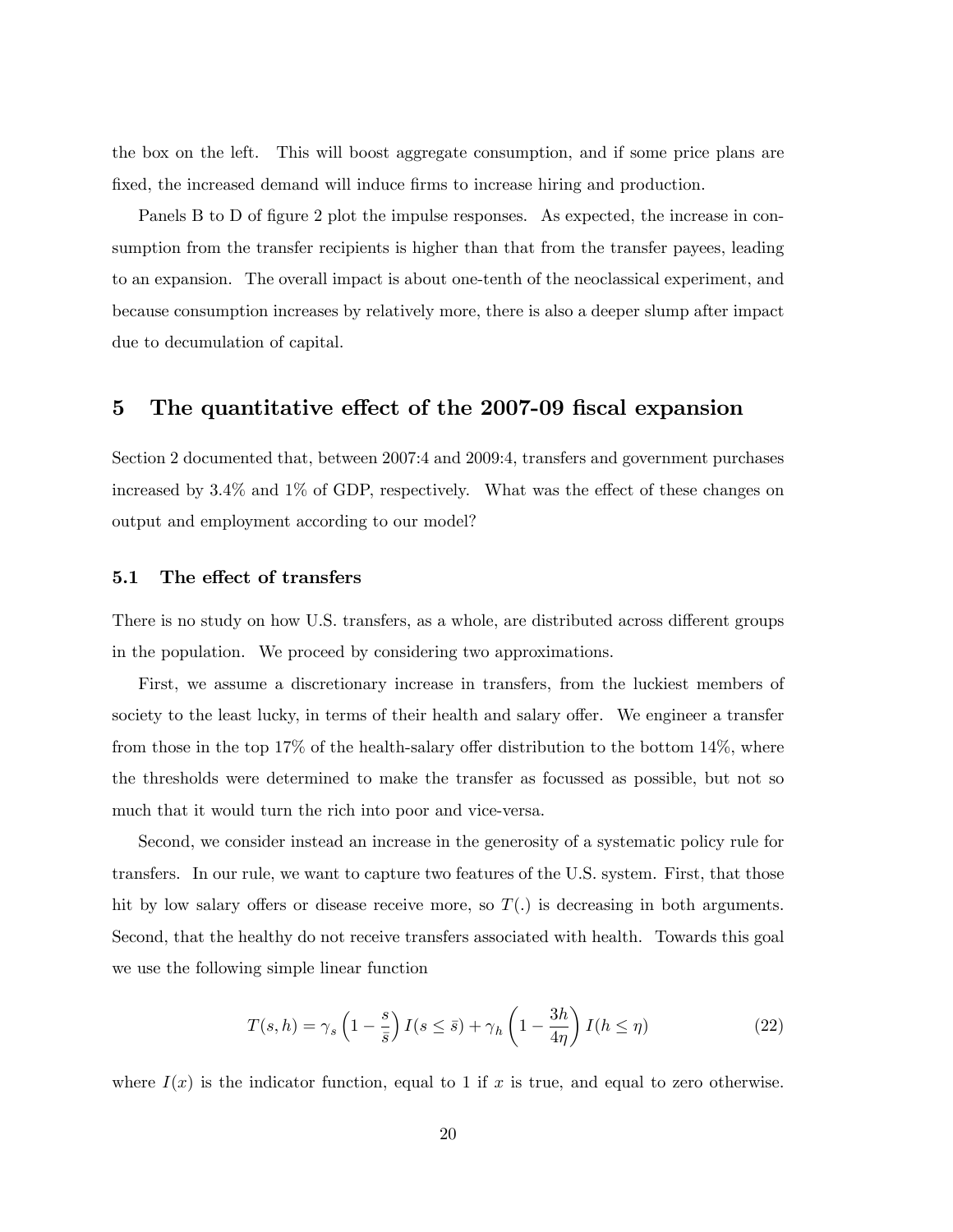The parameter  $\gamma_s$  measures the money transfer to the person with the worst salary offer in the economy, and  $\gamma_h$  is the money transfer to the least healthy. The upper threshold for the salary offer  $\bar{s}$  is at the 95th percentile of the distribution of s, and serves to keep transfers bounded above. As for the  $3/4$  fraction, it ensures that the healthiest of the unhealthy still receive a positive transfer (of  $\gamma_h/4$ ), but which is four times smaller than the transfer received by the most unhealthy.

The two parameters  $\gamma_s$  and  $\gamma_h$  are chosen to hit two calibration targets at the steady state: the average ratio of total transfers to GDP between 2003 and 2007, and the average share of medical care transfers in total transfers. The third section of table 3 reports the choices. The fiscal expansion of 2007-09 is then captured by an increase in both  $\gamma_s$  and  $\gamma_h$ in the same proportion unexpectedly for one period.

Panels A and B of figure 3 show marginal propensities to consume as well as the  $h(s)$ threshold for work decisions. Also in the picture is the function  $g(s)$  defined as  $T(s, g(s)) =$  $\tau$ . Those above this threshold are, on net after taxes, paying the government, whereas those below are receiving a net positive transfer. Because  $g < h$  in most of the domain, increasing the scope of systematic transfers still generates the neoclassical effect discussed earlier. And, because the marginal propensities to consume for the less healthy and the less fortunate are higher, the Keynesian effect will also be in place.

The impulse responses of employment and output are in panels C and D. Both employment and output increase, although by small amounts. Depending on how we model the increase in transfers, the increase in output is only between 0.02 and 0.06% of GDP.

#### 5.2 Multipliers and government purchases

Panels E and F of Figure 3 plot instead the effect of the increase in government purchases during 2007-09, again assuming a one-time transitory increase in  $G$ . Employment rises, as consumers work more to compensate for the lost wealth, and this raises output by a little more than 0.06% of GDP. However, savings fall, lowering the capital stock and output from the second period onwards.

Much of the debate on fiscal spending has revolved around multipliers. It is tempting to conclude from the Ögure that the purchases multiplier is larger than the transfers multiplier.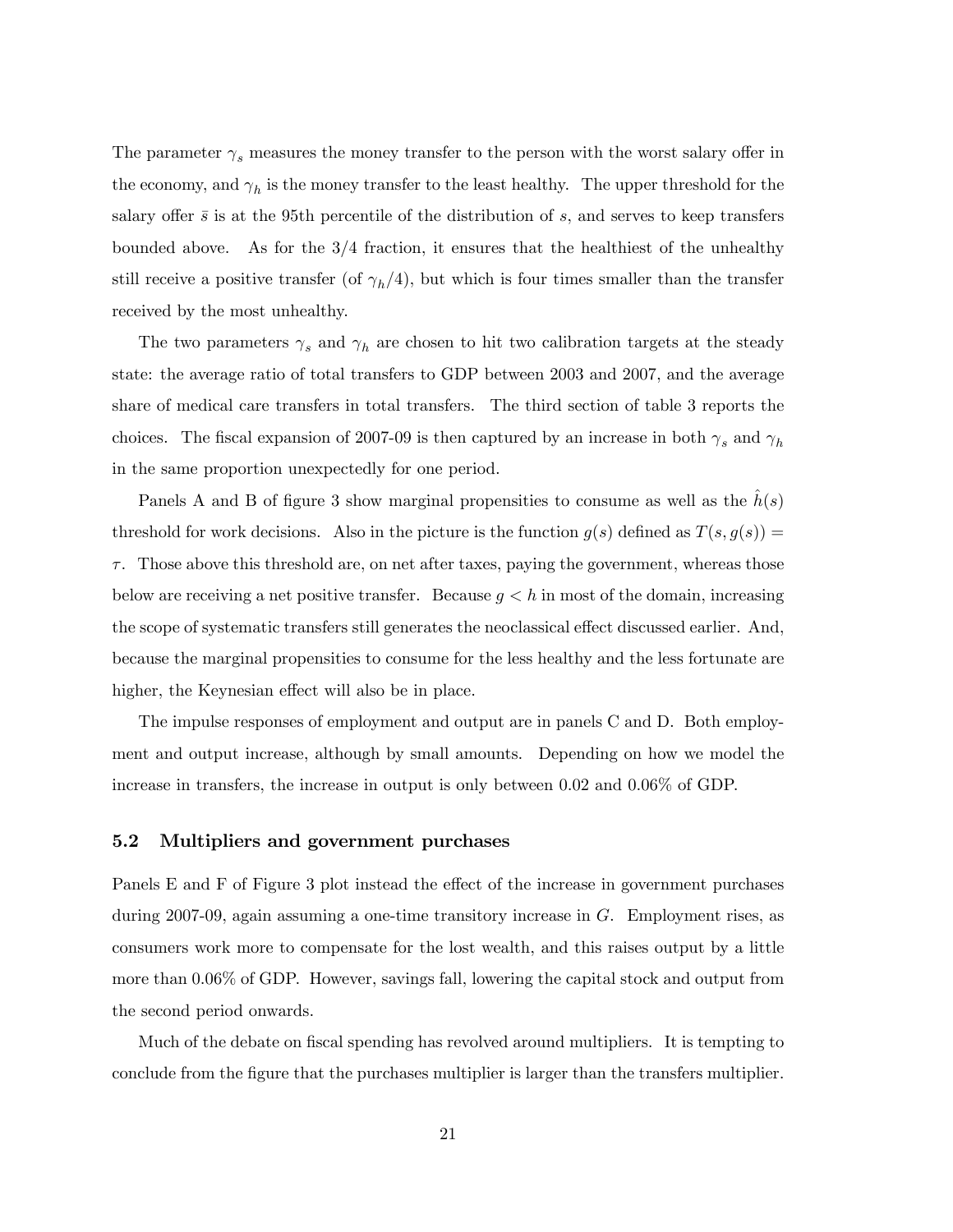But it is not correct to compare the increase in output from an increase in transfers  $vis-\hat{a}-vis$ an increase in purchases. Whereas a dollar spent on government purchases subtracts from dollars available for private consumption, the same dollar in social transfers does not use up any resources. A more appropriate comparison uses the net purchases multiplier, measuring the increase in private consumption and investment. From this perspective, in our model transfers are a significantly more effective way of boosting output than government purchases.

Both multipliers are nonetheless quite small. Our model has a gross purchases multiplier of 0.06, a small number when compared to the recent literature cited in footnote 1. There are many reasons for the discrepancy, all of which are related to the simplicity of our model. To name a few, our fiscal shock is purely transitory, there are no adjustment costs that mute the crowding-out effect on capital, and nominal interest rates are positive. Adding many of these ingredients to our model may similarly increase the effect of transfers by as much as an order of magnitude.

Our goal in this paper is to present the mechanism in the simplest possible way, and the particular set of functional forms and parameters were chosen mostly so that the model would nest three other existing models. We did not exhaustively search for modifications of the model that would both add realism and possibly boost the impact of transfers. The next sub-section describes our exploration of alternatives.

# 5.3 Sensitivity analysis and the value of the marginal propensity to consume

First, we made the shock persistent rather than one-period lived making sure that the cumulative impact was the same. This lowered the initial impact of the shock, but it reduced the negative posterior effect, leading output to often converge to its steady state value from above. Second, we saw whether assuming that there are systematic transfers in the steady state or not affected the responses of output and employment to shocks to transfers or purchases. The differences were barely noticeable. Likewise, we replaced the price-level targeting rule with nominal-income targeting and a Wicksellian interest-rate rule, without any appreciable quantitative change. Fourth, the response to a purchases shock is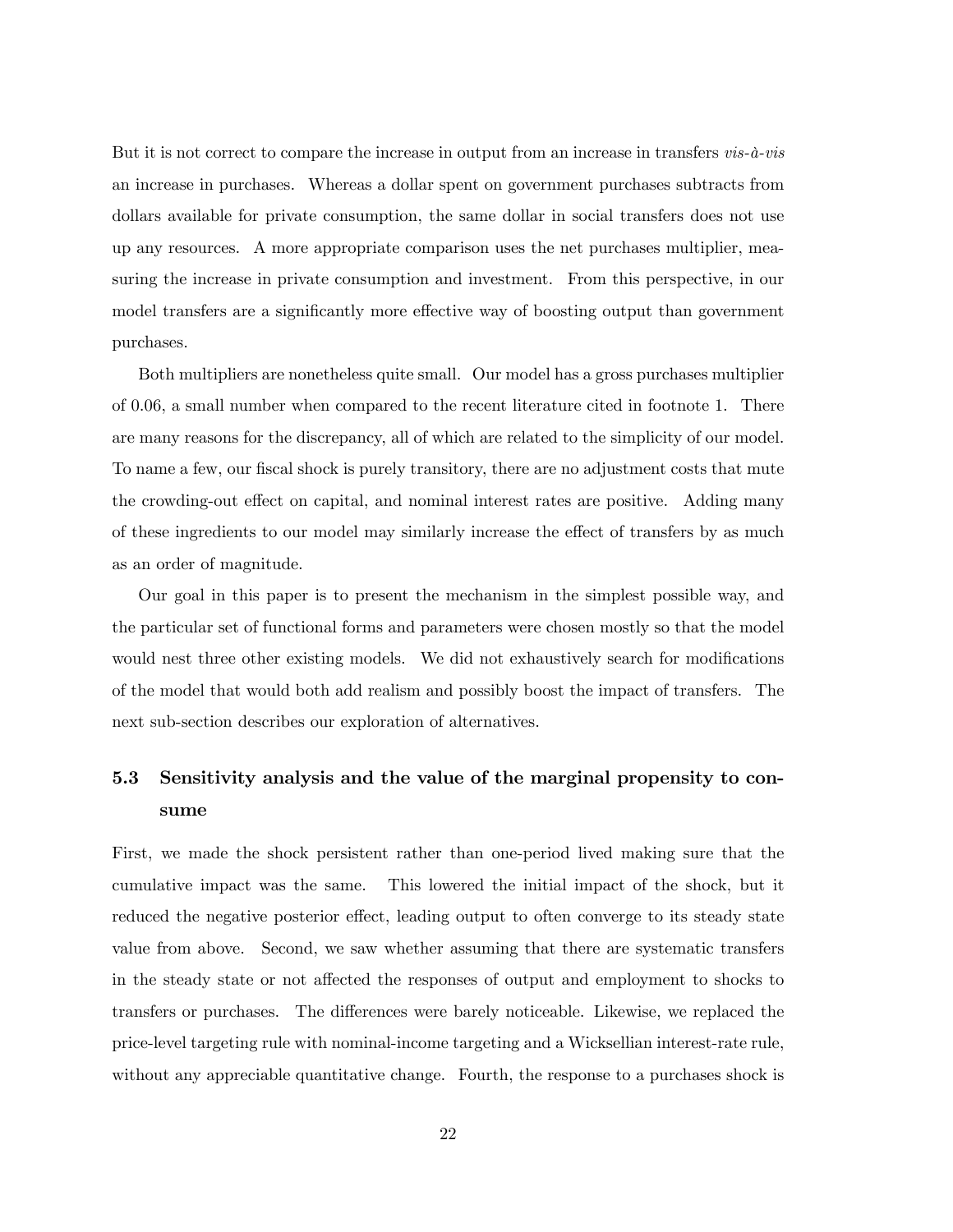similar in our model to what it would be in the neoclassical model covered in Proposition 3. Finally, since the model is non-linear we explored varying the size of the initial shock. Doubling the shocks more than doubles the impact, but the qualitative dynamics are similar.

Two facts lead us to suspect that our model underestimates the size of the transfers effect. First, because there are no adjustment costs of investment, the capital stock falls significantly in response to the fiscal programs, leading to a large negative effect that dominates even a few periods after the shock. Yet, Burnside et al. (2004) and others have typically found that investment falls only little, if at all, in response to fiscal shocks. Second, the average MPC in our model is 11%. Yet, Parker et al. (2011) in their thorough study of the effect of tax rebates on consumption found average marginal propensities to consume between 12% and 30%.

To address these two pitfalls, we made two coarse modifications to the model. First, we fixed the aggregate capital stock  $K$  and set the depreciation rate to zero, so that consumers now save in shares of this fixed amount, and the marginal return to capital is paid as dividends to these shares. This eliminates the crowding-out of capital entirely. Second, we lowered  $\beta$  to 0.85 so that consumers are more impatient, hit the borrowing constraint more often and so have higher propensities to consume, close to the ones estimated by Parker et al. (2011). Panels E and F show the impulse response to a discretionary untargeted increase in transfers. The effect on output and employment is two to three times larger than before.

## 6 Conclusion

Almost all of the research on the short-run positive impact of government expenditures has focused on government purchases. Yet, both the past trends in public finances across the OECD, as well as the more recent responses to the great recession, have been dominated by increases in social transfers. Perhaps these changes in transfers have no effects on employment and output, as is implicit in representative-agent models with Ricardian equivalence. But just as likely, this is just a fertile area of research of new research for macroeconomics.

This paper tried to move forward by building a model where social transfers are ex-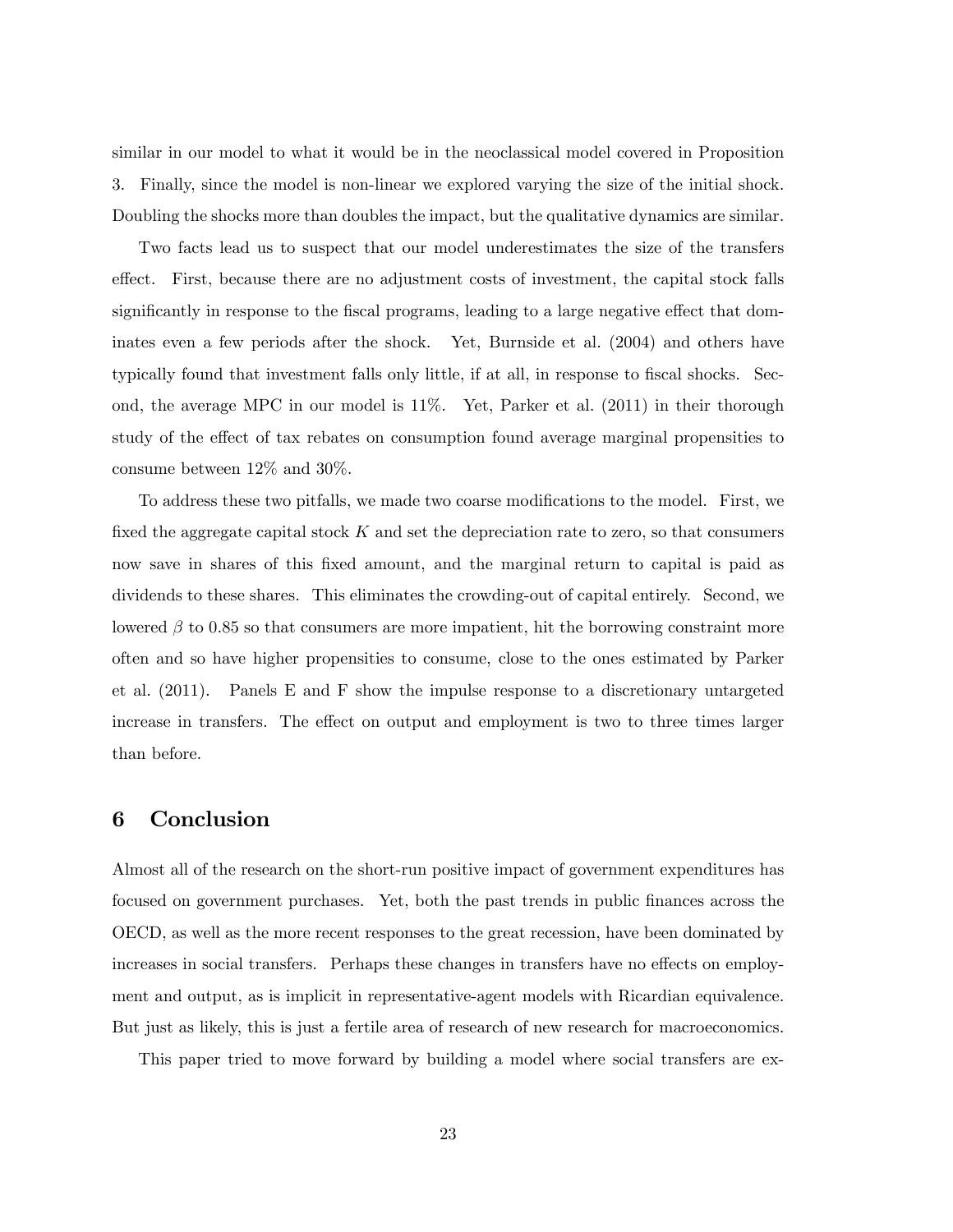pansionary through the two leading mechanisms that are routinely used to explain the expansionary impact of government consumption. The neoclassical channel emphasizes the effect of lowering wealth of marginal workers, thus inducing them to increase labor supply. The Keynesian effect relies instead on transferring resources from households with a low marginal propensity to consume to those with a high marginal propensity to consume, thus boosting consumption, aggregate demand and output. The two ingredients that give rise to these effects are incomplete insurance markets against income shocks, and nominal rigidities in setting prices.

Fiscal policy of the United States in 2007-09 seemed to involve a large discretionary increase in transfers. Using our model to assess the quantitative effect of this policy, we found that it likely boosted output and employment, albeit by relatively modest amounts. Our quantitative conclusions must still be taken as a first step. The jury is still out on whether is possible to get quantitatively large transfer multipliers. It took almost thirty years to go from the initial small purchases multipliers in Barro (1981) and Barro and King (1984) to the large ones in Christiano et al. (2009). Perhaps the same will happen as the study of the macroeconomic effects of government expenditures shifts towards social transfers.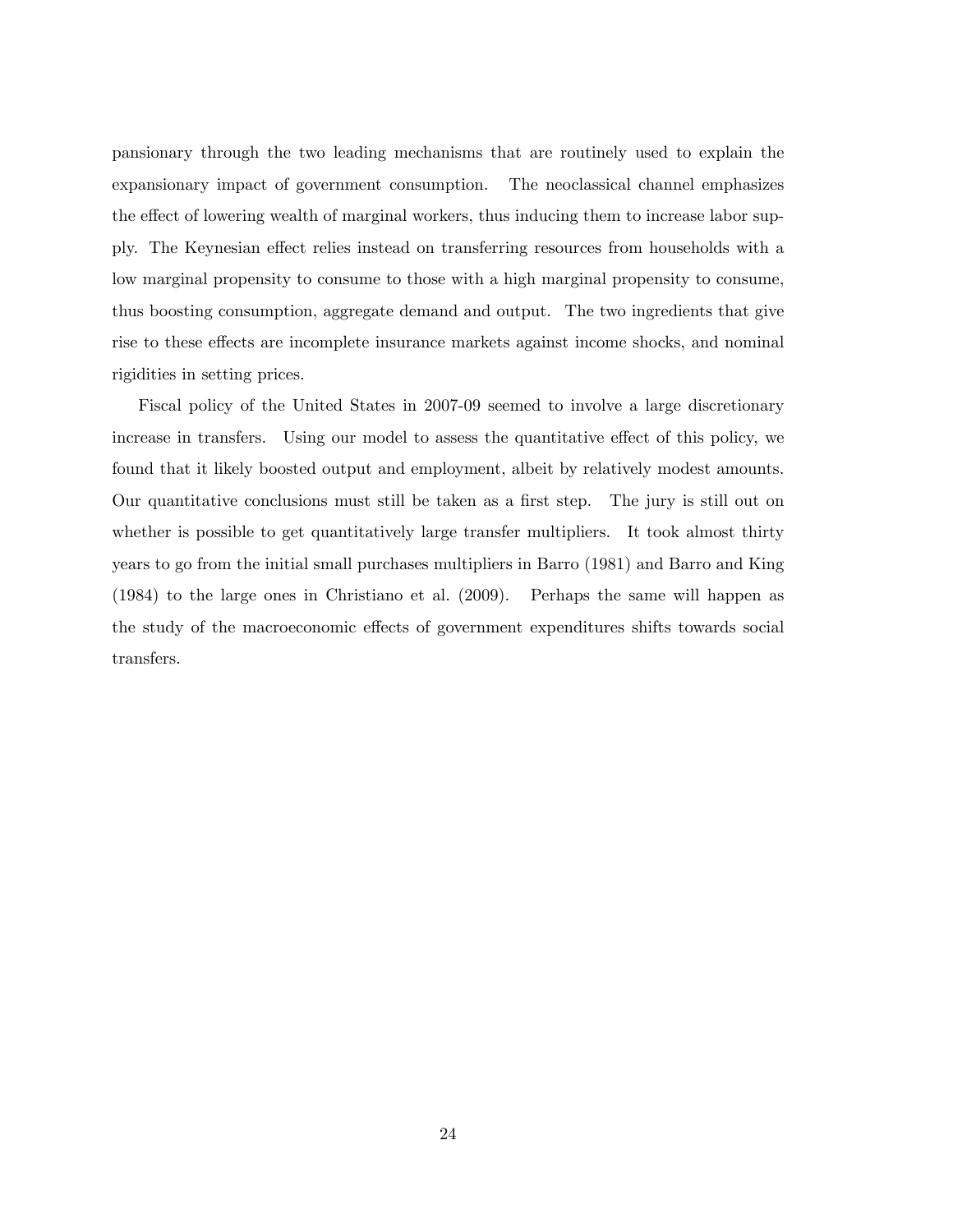# Appendix

#### A.1. Proof of proposition 1

Index the continuum of agents by i. Then, the family of all households wishes to maximize:

$$
\int \sum_{t=0}^{\infty} \beta^t \left[ \ln c_{it} - \chi (1 - h_{it}) n_{it} \right] di,
$$

where each household receives the same weight since they were all ex ante identical at the start of time. The family can choose any value for  $c_{it} \geq 0$  and  $n_{it} \in \{0, 1\}$  it wishes for each agent at each period in time, since it can transfer resources across member freely through the insurance payments. Integrating over all household's budget constraints in equation (3) gives the constraints of this maximization:

$$
C_t + K_{t+1} = (1 - \delta + r_t)K_t + w_t L_t + d_t - G_t
$$

$$
\int c_{it}di = C_t \text{ and } \int s_{it}ni_{it}di = L_t
$$

for each period  $t$ .

Building the Lagrangian for this problem, with Lagrange multipliers  $\zeta_{1t}$ ,  $\zeta_{2t}$ ,  $\zeta_{3t}$  for the three constraints, respectively, gives:

$$
\mathcal{L} = \sum_{t=0}^{\infty} \beta^t \left\{ \int \left[ \ln c_{it} - \chi (1 - h_{it}) n_{it} \right] di \n+ \zeta_{1t} \left[ (1 - \delta + r_t) K_t + w_t L_t + d_t - G_t - C_t - K_{t+1} \right] \n+ \zeta_{2t} \left( C_t - \int c_{it} di \right) + \zeta_{3t} \left( \int s_{it} n_{it} di - L_t \right) \right\}.
$$

The variables with respect to which to maximize are:  $\{C_t, L_t, K_{t+1}, c_{it}, n_{it}\}$ 

The first-order conditions with respect to individual and aggregate consumption are:

$$
\frac{1}{c_{it}} = \zeta_{2t} \quad \text{and} \quad \zeta_{1t} = \zeta_{2t}
$$

Multiplying both sides by  $c_{it}$ , and integrating gives the solution for the multipliers:  $\zeta_{1t}$  =  $\zeta_{2t} = 1/C_t$ , as well as the sharing rule for individual consumption:  $c_{it} = C_t$ . All consume the same, since all were ex ante identical and they are all fully insured.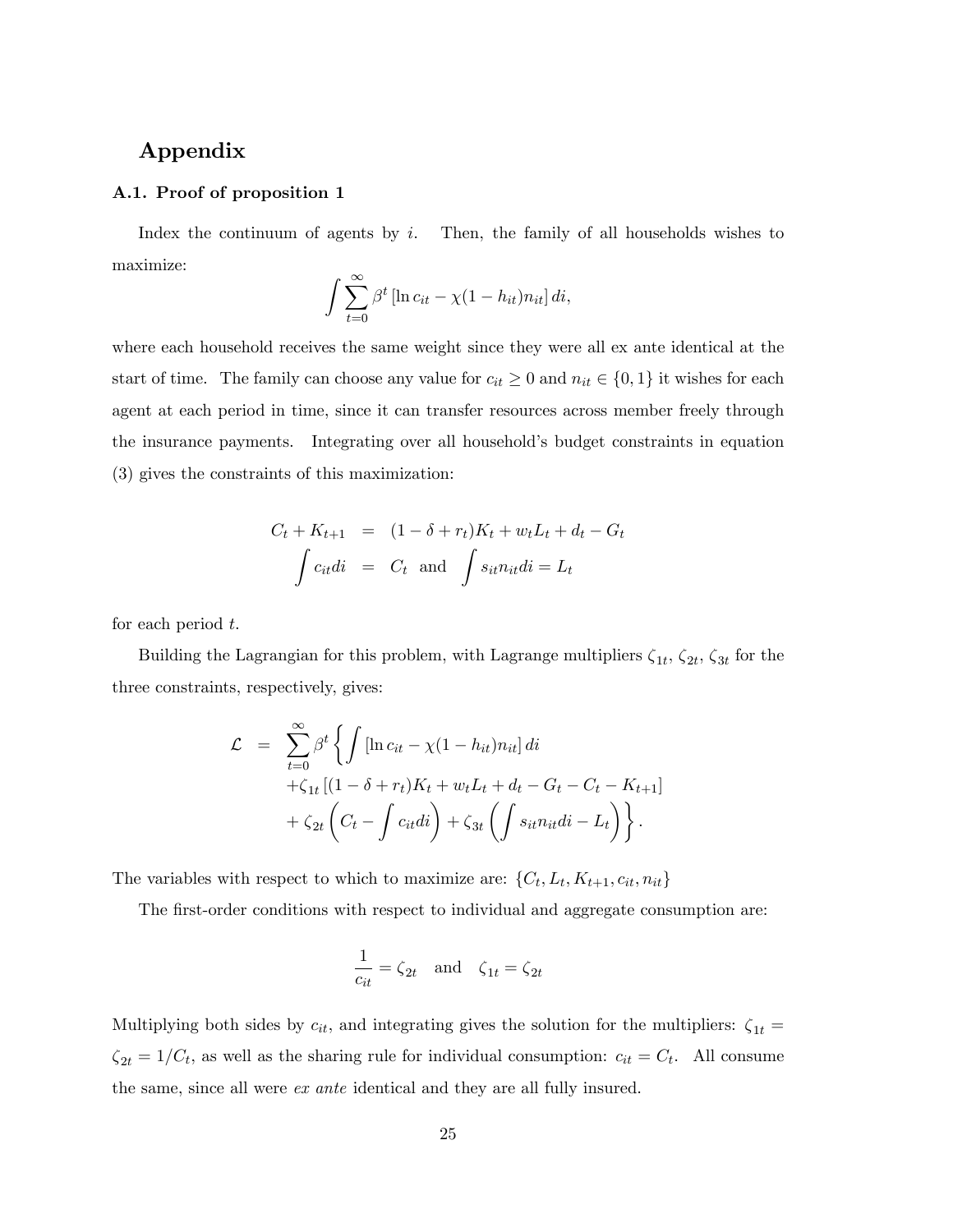The optimality condition with respect to capital is:

$$
\zeta_{1t} = \beta \zeta_{1t+1} (1 - \delta + r_{t+1})
$$

Replacing the Lagrange multiplier gives the Euler equation:

$$
\frac{C_{t+1}}{C_t} = \beta(1 - \delta + r_{t+1})
$$

Finally, turn to the labor supply decision. It is clear from the structure of the problem that if  $h_{it} = 1$ , then  $n_{it} = 1$  as there is no utility loss and only a positive wage gain from working. If  $h_{it} < 1$ , it should also be clear that  $n_{it} = 1$  if and only if  $h_{it} > h^*(s_{it})$ , a threshold that depends on the salary offer of the agent. But then:

$$
\int \chi(1 - h_{it}) n_{it} di = \chi(1 - \pi) \int_s \int_0^{\eta} (1 - h_{it}) n_{it} dF(h_t) dF(s_t)
$$
  
=  $\chi(1 - \pi) \int_s \left[ \int_{h^*}^{\eta} (1 - h_{it}) dh \right] dF(s_t)$   
=  $\frac{\chi(1 - \pi)}{2} \left[ \int_s (1 - h^*)^2 dF(s_t) - (1 - \eta)^2 \right]$ 

Using this result in the Lagrangian, the first-order conditions with respect to  $h^*$  and  $L_t$ are, respectively:

$$
\chi(1 - h^*(s_{it})) = \zeta_{3t} s_{it} \quad \text{and} \quad \zeta_{1t} w_t = \zeta_{3t}
$$

Using the first-order condition for consumption to eliminate the Lagrange multipliers gives the optimal labor supply defining the  $h(.)$  function:

$$
1 - h^*(s_{it}) = \frac{w_ts_{it}}{\chi C_t(1-\pi)}.
$$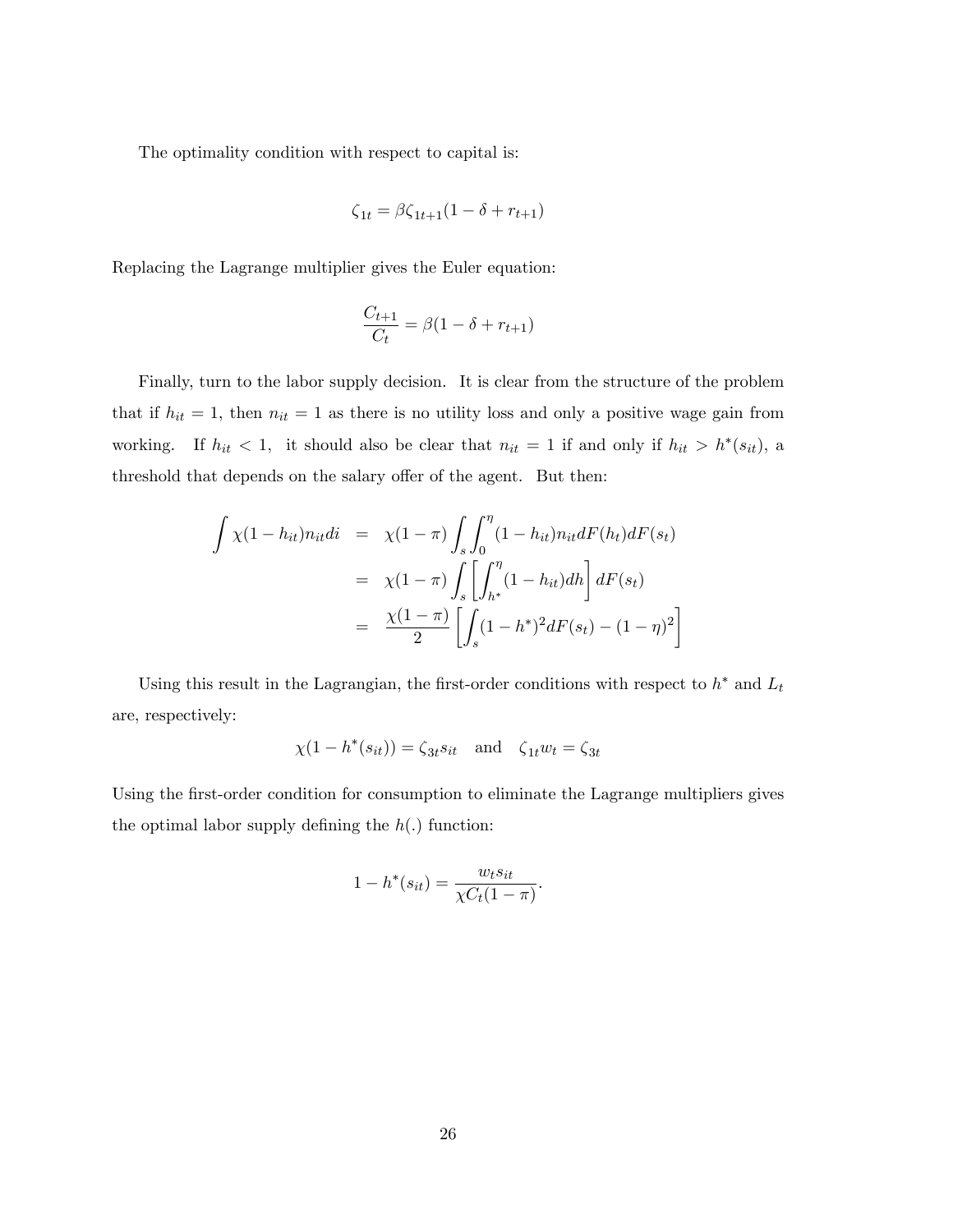Recalling the definition of effective labor supply:

$$
L_t = \int s_{it} n^*(k, s, h) di
$$
  

$$
= \pi + (1 - \pi) \int s_{it} (\eta - h^*(s_{it})) dF(s)
$$
  

$$
= \pi - (1 - \pi)(1 - \eta) + \int \frac{w_t s_{it}^2}{\chi C_t} dF(s)
$$
  

$$
= \pi - (1 - \pi)(1 - \eta) + \frac{w_t \mathbb{E}(s_{it}^2)}{\chi C_t}
$$

Collecting all the results, we are left with the Euler equation and the aggregate labor supply equation. These are identical to the two optimality conditions from the representative consumer problem in proposition 1, proving the result.

#### A.2. Proof of proposition 2

Combining the optimality conditions in section 3.2, without nominal rigidities:

$$
r_t = \alpha A_t \left(\frac{K_t}{L_t}\right)^{\alpha - 1}
$$
 and  $\mu w_t = (1 - \alpha) A_t \left(\frac{K_t}{L_t}\right)^{\alpha}$ .

Defining  $\mu = 1 + \tau$  gives immediately the result.

#### A.3. Proof of proposition 3

Combining propositions 1 and 2, all that remains is to check the market clearing condition:  $M_t = d_t - G_t$ . But with flexible prices  $d_t = (\mu - 1) w_t L_t$ . Using the definition of taxes in proposition 2,  $M_t = \tau w_t L_t - G_t$ . Finally, to solve for employment:

$$
E_t = \int n_{it}di = \pi + (1 - \pi) \int (\eta - h^*(s_{it})) dF(s)
$$
  
=  $\pi + (1 - \pi)\eta - (1 - \pi) \int \left(1 - \frac{w_t s_{it}}{(1 - \pi)\chi C_t}\right) dF(s)$   
=  $\pi - (1 - \pi)(1 - \eta) + \frac{w_t}{\chi C_t}.$ 

Combining with the expression for  $L_t$  in the proof of proposition 1 gives the expression for  $E_t$ .

#### A.4. Numerical solution of the full model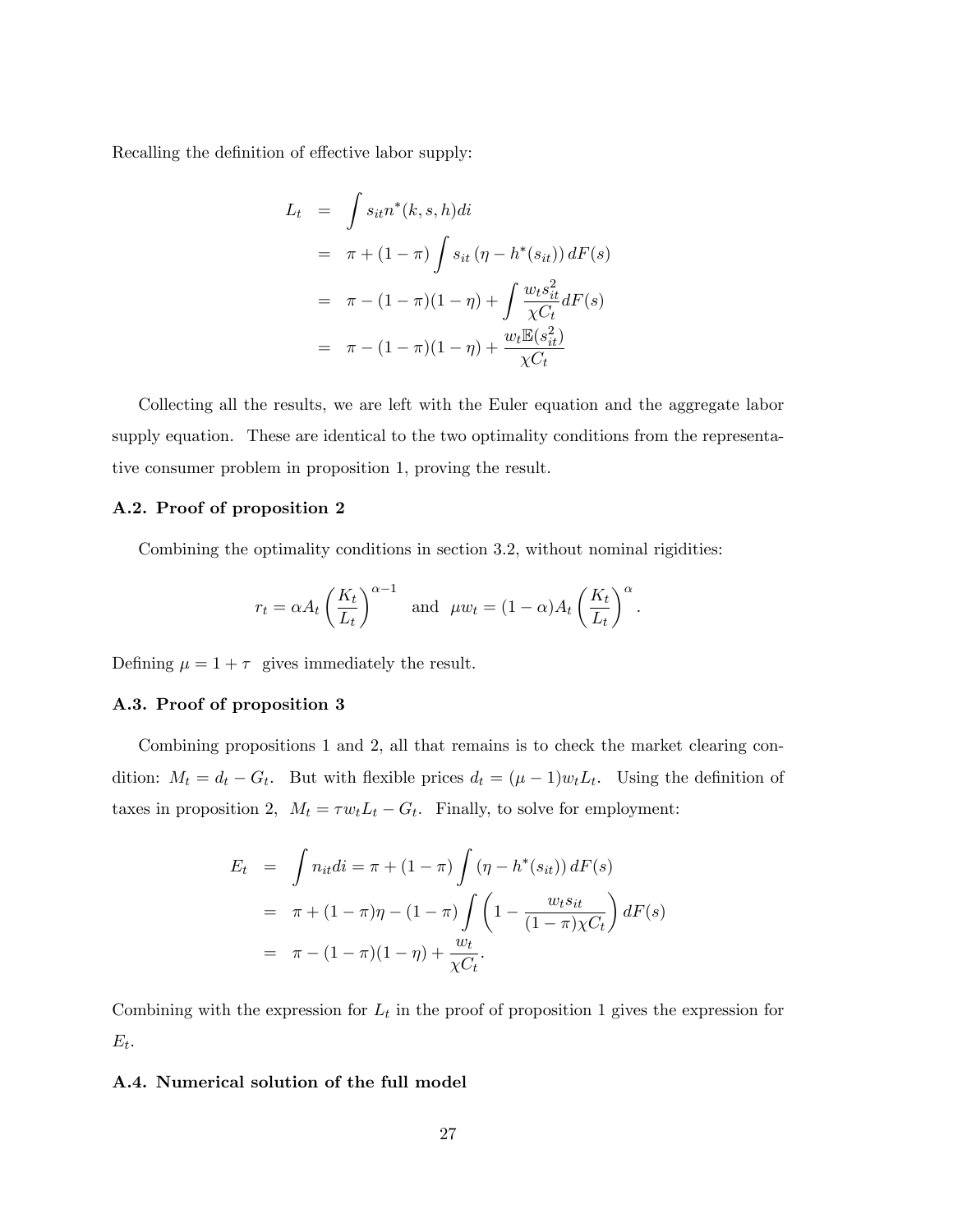We solve the household problem in the Bellman equations  $(1)-(5)$  numerically by value function iteration. For the first few iterations, we discretize the state space, but once we are close to the solution, we switch to interpolating the value function linearly, and using a golden section search algorithm for the maximization. It is possible to reduce the dimension of the state space from  $3$  to  $2$ , by re-defining variables, but after extensive experimentation we found that surprisingly this did not materially speed up the calculations.

As for the production sector, the optimality conditions were described in section 3.2. In the steady state, where all firms are perfectly informed of the current state of affairs that has been lasting for an indefinitely long time, given values for  $X_0$  and  $r_0$ , we can sequentially find the other variables by solving in order the system of equations:

$$
K_0 = \left(\frac{\alpha A_0}{r_0}\right)^{1/(1-\alpha)} X_0 \text{ and } w_0 = \frac{(1-\alpha)A_0}{\mu} \left(\frac{K_0}{X_0}\right)^{\alpha}
$$
  

$$
L_0 = X_0 \text{ and } d_0 = (\mu - 1)w_0 L_0
$$

Following a shock in period 1, only a fraction  $\Lambda_t$  of the firms know about it in period t. Since prices are being set according to equations  $(10)-(11)$ , the price index for intermediate goods in equation (8) equals:

$$
p = \mu \left[ \Lambda_t w_t^{\frac{1}{1-\mu}} + (1 - \Lambda_t) w_0^{\frac{1}{1-\mu}} \right]^{1-\mu} = (1 - \alpha) A \left( \frac{K}{X} \right)^{\alpha}
$$

where the second equality comes from equation (7).

In turn, letting  $X_t^A$  be the output of attentive firms, that have learned about the change, and  $X_t^I$  be the output of inattentive firms:

$$
X_t^{1/\mu} = \Lambda_t X_t^{A1/\mu} + (1 - \Lambda_t) X_t^{I1/\mu}.
$$

Of the following two expressions, the first comes from combining the production function in equation (9), with the labor market clearing condition in equation (15), and the second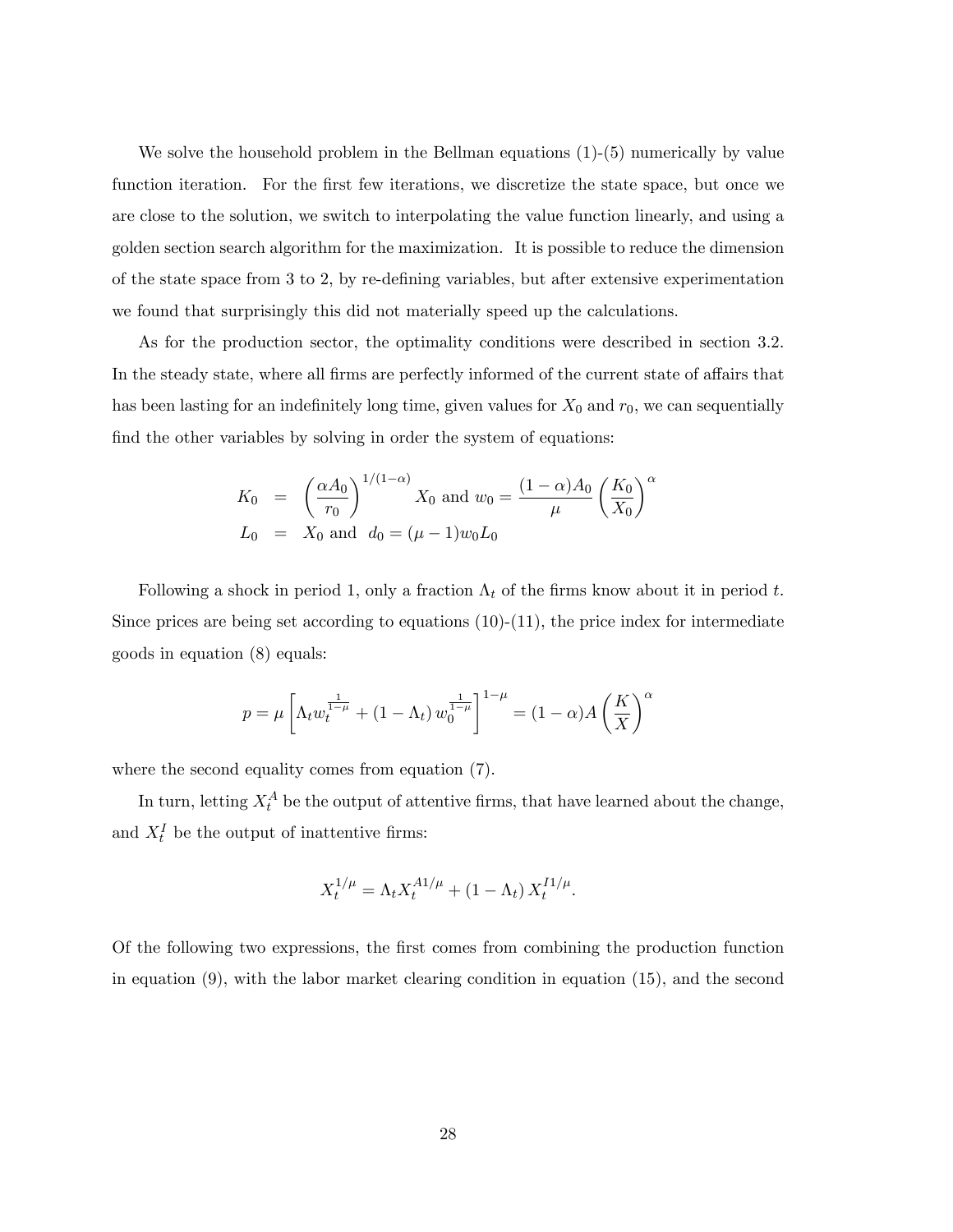from dividing the demand functions in (8):

$$
L_t = \Lambda_t X_t^A + (1 - \Lambda_t) X_t^I,
$$
  

$$
X_t^A / X_t^I = (w_t / w_0)^{-\mu/(\mu - 1)}.
$$

The two expressions can be used above to replace for  $X_t^A$  and  $X_t^I$  to obtain:

$$
L_t = X_t \left[ \frac{\Lambda_t \left( \frac{w_t}{w_0} \right)^{\frac{\mu}{1-\mu}} + 1 - \Lambda_t}{\left[ \Lambda_t \left( \frac{w_t}{w_0} \right)^{\frac{1}{1-\mu}} + 1 - \Lambda_t \right]^{1-\mu}} \right].
$$

As for dividends, note that:

$$
d_t = \Lambda_t d_t^A + (1 - \Lambda_t) d_t^I
$$
  
=  $\Lambda_t (\mu - 1) w_t X_t^A + (1 - \Lambda_t) \left( \frac{\mu w_0}{w_t} - 1 \right) w_t X_t^I,$ 

where the second equality comes from equation (17). Again, we can replace for  $X_t^A$  and  $X_t^I$ just as in the previous paragraph.

Combining all of the previous results then, given values for  $X_t$  and  $r_t$  the variables in the production sector  $K_t$ ,  $w_t$ ,  $l_t$ ,  $d_t$  solve, again sequentially, the system of equations:

$$
K_{t} = X_{t} \left(\frac{\alpha A_{t}}{r_{t}}\right)^{\frac{1}{1-\alpha}}
$$
\n
$$
w_{t} = w_{0} \left(\frac{\left[\frac{(1-\alpha)A_{t}}{w_{0}\mu}\left(\frac{K_{t}}{X_{t}}\right)^{\alpha}\right]^{\frac{1}{1-\mu}} + \Lambda_{t} - 1}{\Lambda_{t}}\right)^{1-\mu}
$$
\n
$$
l_{t} = X_{t} \left[\frac{\Lambda_{t}\left(\frac{w_{t}}{w_{0}}\right)^{\frac{\mu}{1-\mu}} + 1 - \Lambda_{t}}{\left[\Lambda_{t}\left(\frac{w_{t}}{w_{0}}\right)^{\frac{1}{1-\mu}} + 1 - \Lambda_{t}\right]^{1-\mu}}\right]
$$
\n
$$
d_{t} = (\mu - 1)w_{t}l_{t} \left[\frac{\Lambda_{t}\left(\frac{w_{t}}{w_{0}}\right)^{\frac{\mu}{1-\mu}} + (1 - \Lambda_{t})\left(\frac{\mu w_{0}}{\mu - 1}\right)}{\Lambda_{t}\left(\frac{w_{t}}{w_{0}}\right)^{\frac{\mu}{1-\mu}} + 1 - \Lambda_{t}}\right]
$$

3  $\left| \right|$  $\mathbf{I}$  $\mathbf{I}$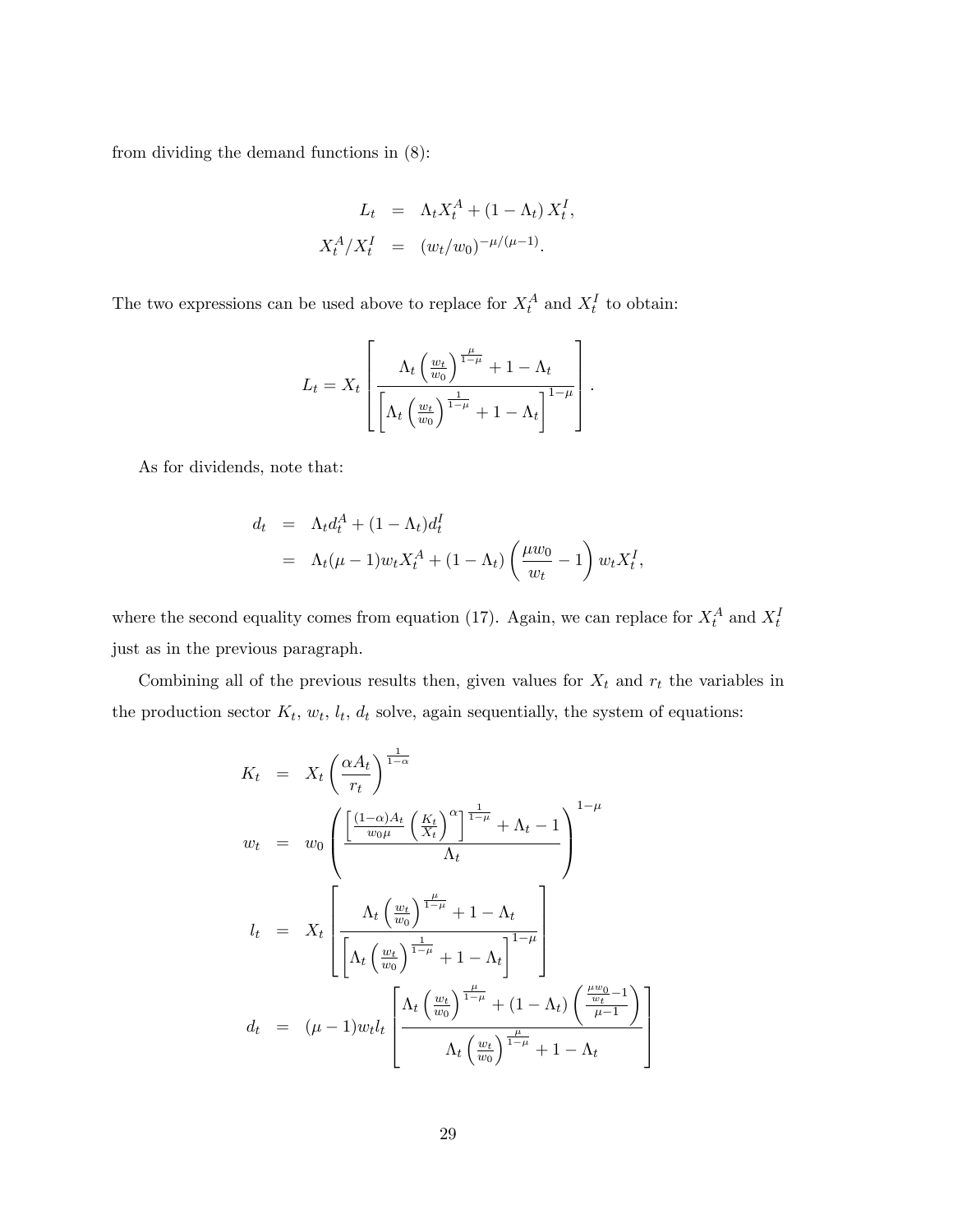Combining all of the results gives the following algorithm, drawn from the original work of Aiyagari (1994) to find the steady state:

- 1. Guess values for  $X$  and  $r$ .
- 2. Compute sequentially  $K, w, l, d$  using the steady-state optimality conditions for the production sector.
- 3. Solve the decision problem of the household to obtain  $k'^*(k, s, h)$  and  $n^*(k, s, h)$ .
- 4. Use this decision function and the exogenous transition function for s to build  $F(k, s, h)$ .
- 5. Obtain new guesses for  $X$  and  $r$  sequentially from:

$$
X = \left( \int s^{1/\mu} n^*(k, s, h) dF(k, s, h) \right)^{\mu}
$$

$$
r = \alpha \left( \frac{\int k'(k, s, h) dF(k, s, h)}{X} \right)^{\alpha - 1}
$$

and iterate until convergence.

For the transition dynamics to shocks, we follow the approach of Conesa and Krueger (1999) starting from the programs of Heer and Maussner (2005). We adapt this previous work to deal with transitory shocks (they had permanent shocks) as follows. First, we pick a finite  $T$  and assume that by that time the transitory shock to the exogenous variables has disappeared and all of the endogenous variables have converged back to their steady state. In the implementation,  $T = 120$ , and increasing it led to no noticeable differences in the paths. Then, start by guessing the path:  $\{r_t, X_t\}_{t=1}^T$ . The optimality conditions in the production sector in section 3.2 deliver the implied paths for  $\{K_t, w_t, l_t, d_t\}_{t=1}^T$ . Knowing that the value function at period  $T + 1$  is the one at the steady-state, applying steps 2-4 of the algorithm for the steady state above gives the decision rules and value functions at date T. Repeating this gives the decision rules at date  $T-1$ , and so on until date 1. Finally, we use the decision rules to calculate  $\{X_t, r_t\}_{t=1}^T$  as in step 5 of the steady-state algorithm. Iterating this procedure until convergence gives the transitional dynamics.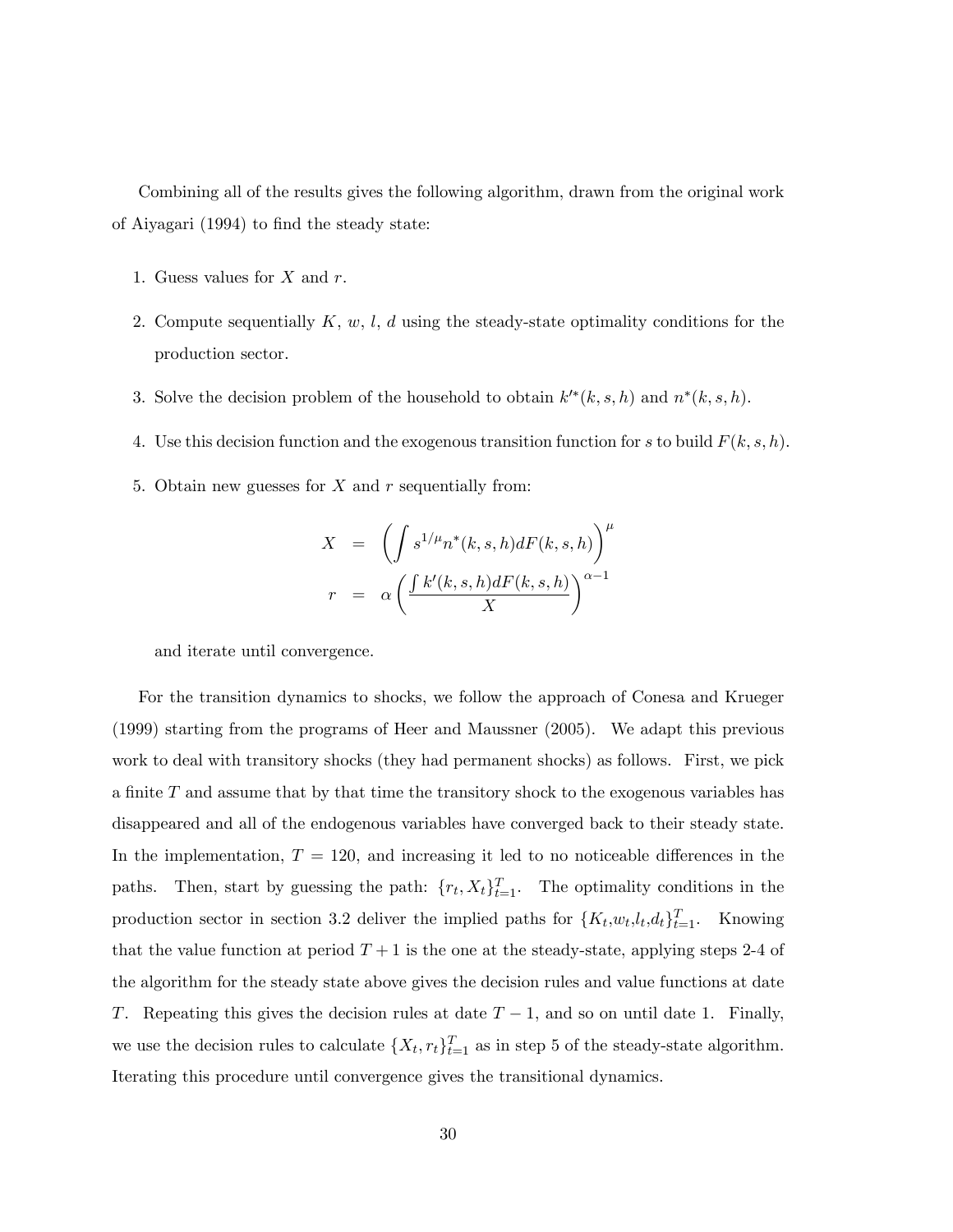# References

- Aiyagari, S Rao  $(1994)$ , "Uninsured idiosyncratic risk and aggregate saving." Quarterly Journal of Economics, 109, 659–84.
- Aiyagari, S. Rao and Ellen R. McGrattan (1998), "The optimum quantity of debt." Journal of Monetary Economics,  $42, 447-469$ .
- Alonso-Ortiz, Jorge and Richard Rogerson (2010), "Taxes, transfers and employment in an incomplete markets model." Journal of Monetary Economics, 57, 949–958.
- Auerbach, Alan J. and Yuriy Gorodnichenko (2010), "Measuring the output responses to fiscal policy." NBER Working Paper 16311.
- Barro, Robert J. (1981), "Output effects of government purchases." Journal of Political  $Economy, 89, 1086–1121.$
- Barro, Robert J. and Robert G. King (1984), "Time-separable preferences and intertemporal-substitution models of business cycles." The Quarterly Journal of Economics, 99, 817–839.
- Barro, Robert J. and Charles J. Redlick (2009), "Macroeconomic effects from government purchases and taxes." NBER Working Paper 15369.
- Baxter, Marianne and Robert G. King  $(1993)$ , "Fiscal policy in general equilibrium." American Economic Review, 83, 315–34.
- Burnside, Craig, Martin Eichenbaum, and Jonas D. M. Fisher (2004), "Fiscal shocks and their consequences." Journal of Economic Theory, 115, 89–117.
- Chetty, Raj (2009), "Bounds on elasticities with optimization frictions: A synthesis of micro and macro evidence on labor supply." NBER Working Paper 15616.
- Christiano, Lawrence, Martin S. Eichenbaum, and Sergio Rebelo (2009), "When is the government spending multiplier large?î NBER Working Paper 15394.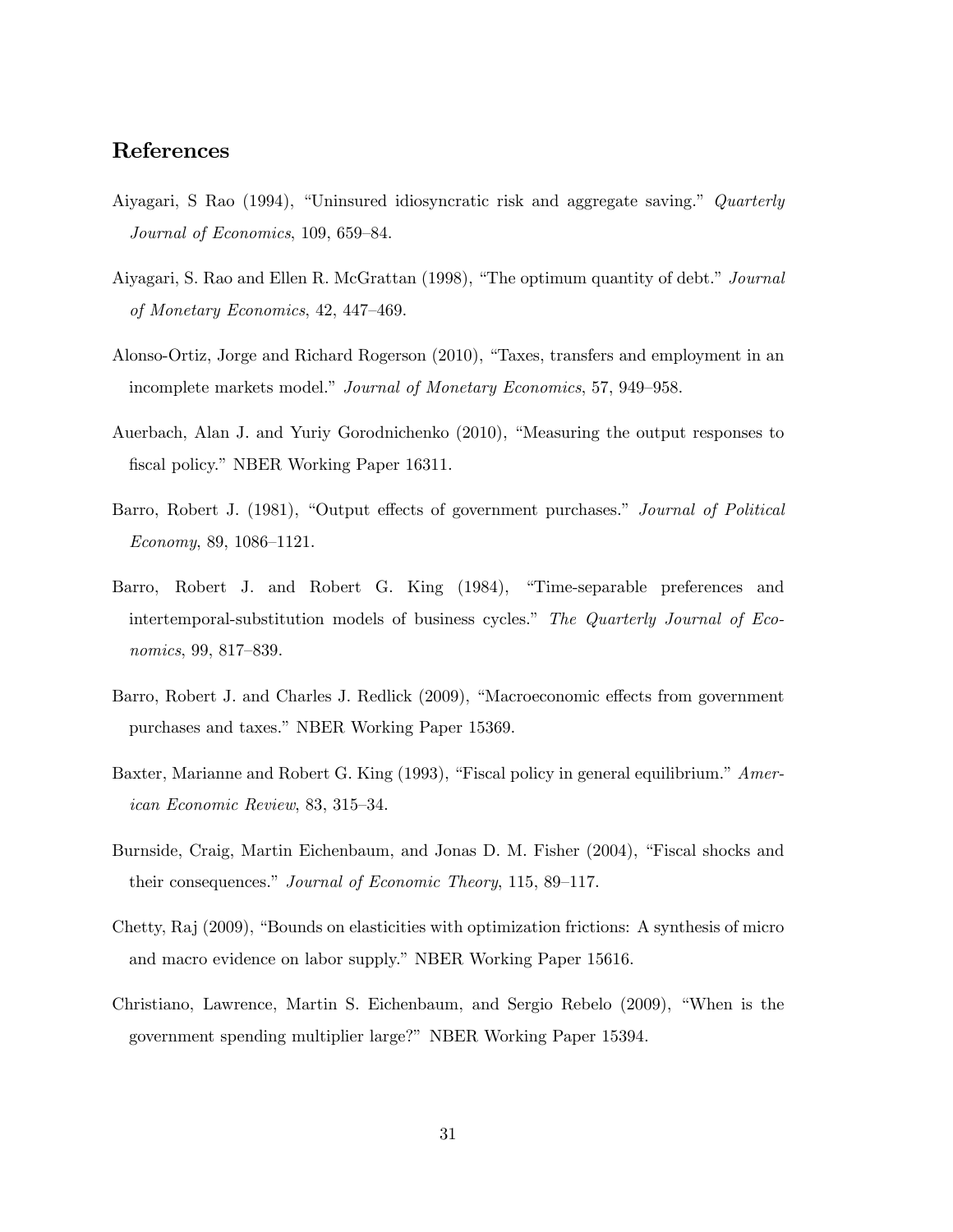- Cogan, John F., Tobias Cwik, John B. Taylor, and Volker Wieland (2010), "New keynesian versus old keynesian government spending multipliers." Journal of Economic Dynamics and Control, 34, 281-295.
- Cogan, John F. and John B. Taylor  $(2010)$ , "what the government purchases multiplier actually multiplied in the 2009 stimulus package." NBER Working Paper 16505.
- Conesa, Juan C. and Dirk Krueger (1999), "Social security reform with heterogeneous agents." Review of Economic Dynamics, 2, 757-795.
- Corsetti, Giancarlo, André Meier, and Gernot Müller (2009), "Fiscal stimulus with spending reversals." CEPR Discussion Paper 7302.
- Drautzburg, Thirsten and Harald Uhlig (2010), "Fiscal stimulus and distortionary taxation." University of Chicago manuscript.
- Erceg, Christopher J. and Jesper Linde  $(2010)$ , "Is there a fiscal free lunch in a liquidity trap?" CEPR Discussion Paper 7624.
- Fishback, Price V. and Valentina Kachanovskaya (2010), "In search of the multiplier for federal spending in the states during the new deal." NBER Working Paper 16561.
- Floden, Martin (2001), "The effectiveness of government debt and transfers as insurance." Journal of Monetary Economics, 48, 81-108.
- Gali, Jordi (2010), "The return of the wage phillips curve." NBER Working Paper 15758.
- Hall, Robert E.  $(2009)$ , "By how much does gdp rise if the government buys more output?" Brookings Papers on Economic Activity, 2, 183-231.
- Heathcote, Jonathan (2005), "Fiscal policy with heterogeneous agents and incomplete markets." Review of Economic Studies, 72, 161–188.
- Heathcote, Jonathan, Kjetil Storesletten, and Giovanni L. Violante (2009), "Quantitative macroeconomics with heterogeneous households." NBER Working Paper 14768.
- Heer, Burkhard and Alfred Maussner (2005), Dynamic general equilibrium modelling: computational methods and applications. Springer Berlin.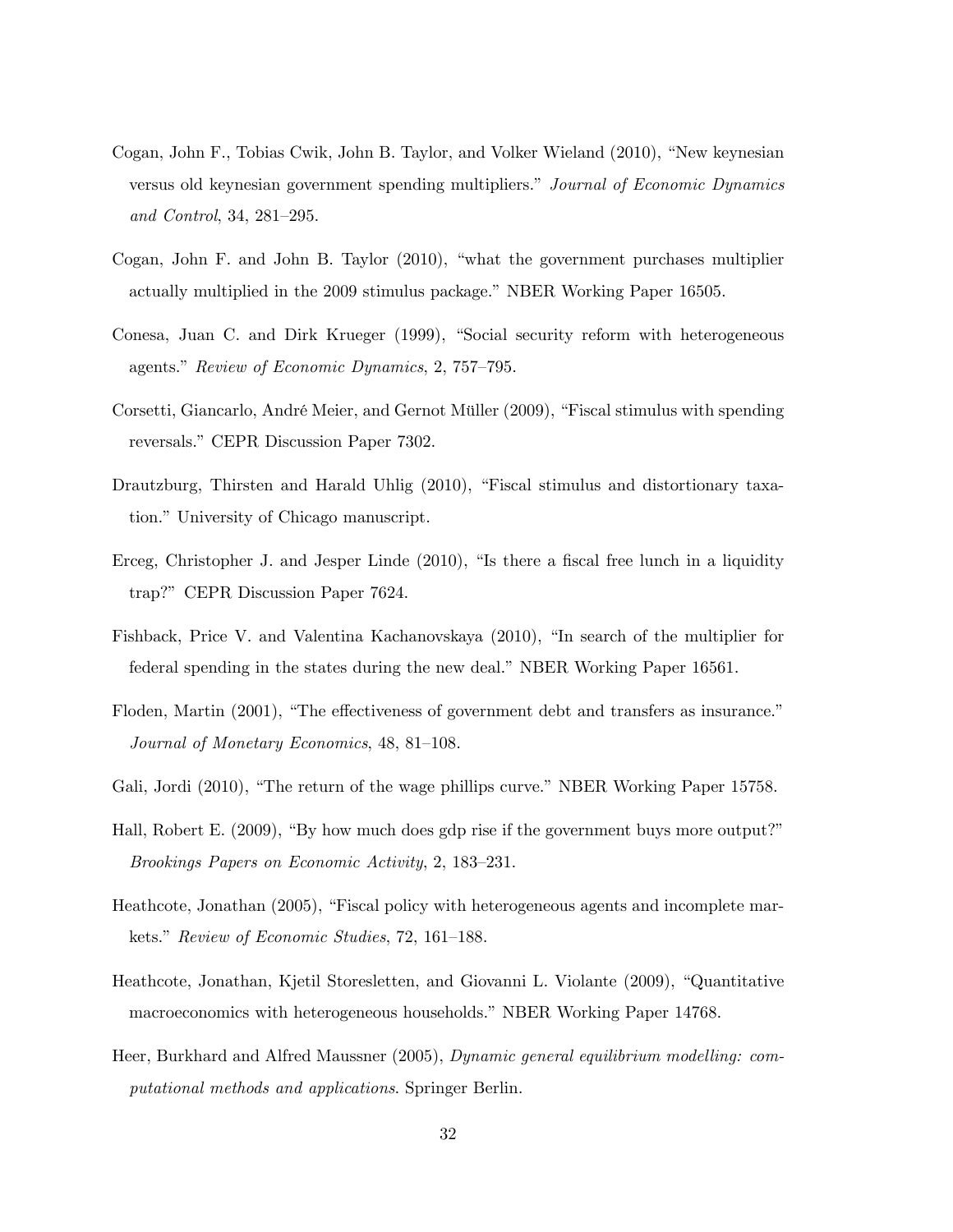- Himmelstein, David, Deborah Thorne, Elizabeth Warren, and Steffie Woolhandler (2009), "Medical bankruptcy in the united states,  $2007$ : Results of a national study." American Journal of Medicine,  $122, 741-746$ .
- Ilzetzki, Ethan, Enrique G. Mendoza, and Carlos A. Végh  $(2010)$ , "How big (small?) are fiscal multipliers?" NBER Working Paper 16479.
- Kapteyn, Arie, James P. Smith, and Arthur van Soest (2010), "Work disability, work, and justification bias in europe and the u.s." NBER Working Paper 15245.
- Krenn, Robert and Robert J. Gordon  $(2010)$ , "The end of the great depression 1939-41: Var insight on policy contributions and fiscal multipliers." Northwestern University manuscript.
- Mankiw, N. Gregory and Ricardo Reis (2002), "Sticky information versus sticky prices: A proposal to replace the new keynesian phillips curve." Quarterly Journal of Economics, 117, 1295-1328.
- Mankiw, N. Gregory and Ricardo Reis (2010), "Imperfect information and aggregate supply.î In Handbook of Monetary Economics (Benjamin Friedman and Michael Woodford, eds.), volume 3A, chapter 5, 183–230, Elsevier: North Holland.
- Mertens, Karel and Morten Ravn (2010a), "Fiscal policy in an expectations driven liquidity trap." CEPR Discussion Paper 7931.
- Mertens, Karel and Morten Ravn (2010b), "Measuring the impact of fiscal policy in the face of anticipation: a structural var approach." Economic Journal, 120, 393–413.
- Monacelli, Tommaso and Roberto Perotti (2008), "Fiscal policy, wealth effects, and markups." NBER Working Paper 14584.
- Monacelli, Tommaso, Roberto Perotti, and Antonella Trigari (2010), "Unemployment fiscal multipliers." NBER Working Paper 15931.
- Mountford, Andrew and Harald Uhlig (2009), "What are the effects of fiscal policy shocks?" Journal of Applied Econometrics, 24, 960–992.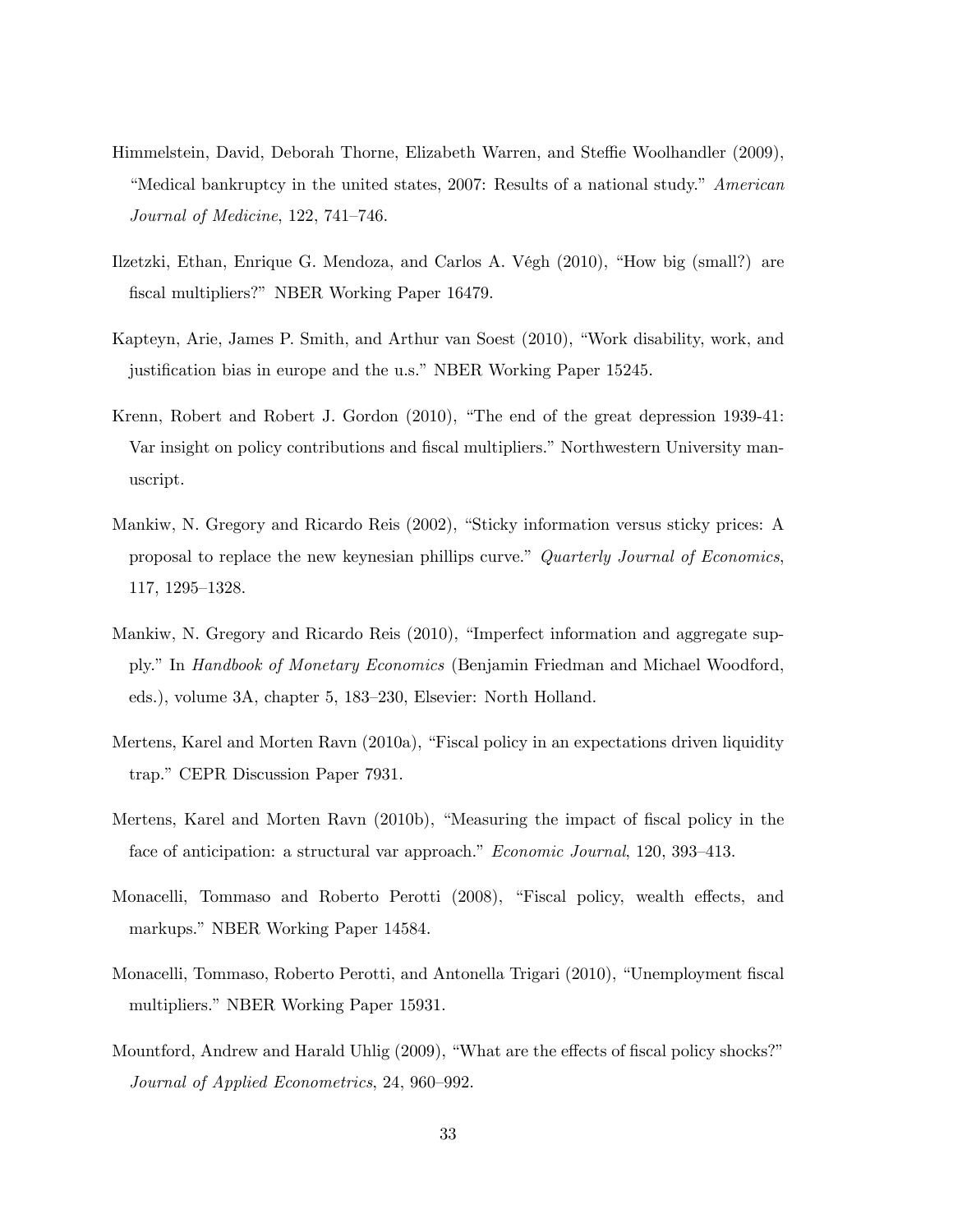- Nekarda, Christopher J. and Valerie A. Ramey (2010), "Industry evidence on the effects of government spending." NBER Working Paper 15754.
- Parker, Jonathan A., Nicholas S. Souleles, David S. Johnson, and Robert McClelland (2011), ìConsumer spending and the economic stimulus payments of 2008.î NBER Working Paper 16684.
- Perotti, Roberto (2008), "In search of the transmission mechanism of fiscal policy." NBER  $Macroeconomics Annual, 22, 169-226.$
- Ramey, Valerie A.  $(2009)$ , "Identifying government spending shocks: It's all in the timing." NBER Working Paper 15464.
- Serrato, Juan and Philippe Wingender (2010), "Estimating local fiscal multipliers." UC Berkeley manuscript.
- Shoag, Daniel (2010), "The impact of government spending shocks: Evidence on the multiplier from state pension plan returns." Harvard University manuscript.
- Storesletten, Kjetil, Chris I. Telmer, and Amir Yaron (2004), "Cyclical dynamics in idiosyncratic labor market risk." Journal of Political Economy, 112, 695-717.
- Uhlig, Harald  $(2010)$ , "Some fiscal calculus." American Economic Review, 100, 30–34.
- Woodford, Michael (1990), "Public debt as private liquidity." The American Economic Review, 80, 382–388.
- Woodford, Michael (2011), "Simple analytics of the government expenditure multiplier." American Economic Journal: Macroeconomics, 3, 1–35.
- Zubairy, Sarah (2010), "On fiscal multipliers: Estimates from a medium scale dsge model." Bank of Canada Working Paper 10-30.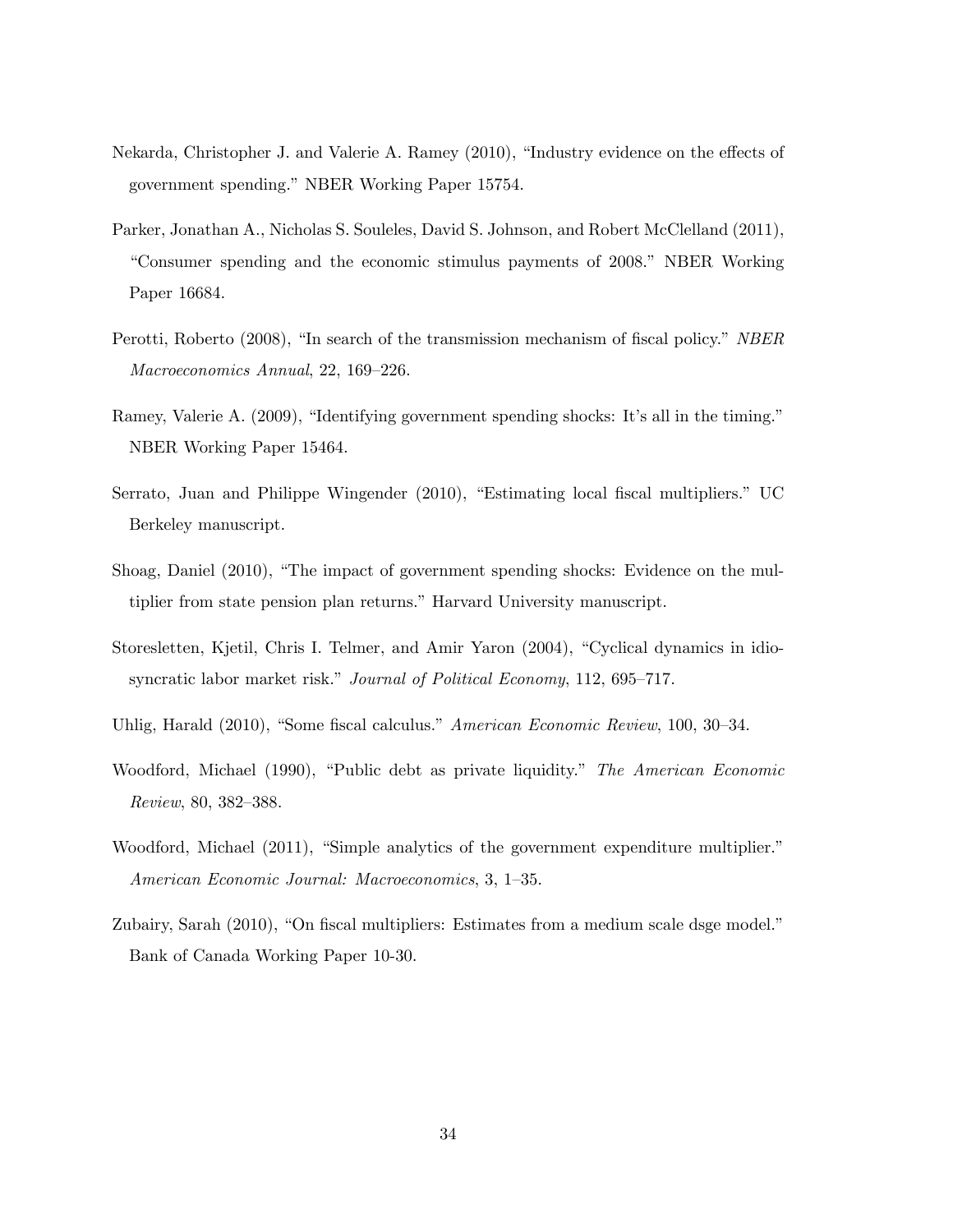|  |  | Table 1. Government expenditures and their components from 2007Q4 to 2009Q4 |  |
|--|--|-----------------------------------------------------------------------------|--|
|  |  |                                                                             |  |

| Country              | Percentage      | Fraction of increase | Fraction of increase | Growth in           |
|----------------------|-----------------|----------------------|----------------------|---------------------|
|                      | change in total | in expenditures      | in expenditures due  | transfers in excess |
|                      | expenditures    | due to transfers     | to purchases         | of GDP and trend    |
|                      |                 |                      |                      | spending growth     |
| <b>United States</b> | 14.2%           | 75%                  | 27%                  | 25.4%               |
|                      |                 |                      |                      |                     |
| Ireland              | 2.5%            | 232%                 | $-206%$              | 37.9%               |
| Italy                | 1.0%            | 147%                 | 32%                  | 6.9%                |
| Luxembourg           | 4.3%            | 145%                 | $-60%$               | 12.6%               |
| Portugal             | 7.4%            | 101%                 | 4%                   | 12.7%               |
| Japan                | 5.3%            | 86%                  | 9%                   | $-9.3%$             |
| Sweden               | 6.5%            | 69%                  | 52%                  | 19.9%               |
| Greece               | 17.2%           | 75%                  | 22%                  | 24.3%               |
| France               | 6.0%            | 74%                  | 46%                  | 9.5%                |
| Slovakia             | 20.7%           | 64%                  | 34%                  | 37.5%               |
| Netherlands          | 15.9%           | 63%                  | 41%                  | 23.8%               |
| Belgium              | 13.3%           | 60%                  | 42%                  | 15.4%               |
| Germany              | 9.2%            | 59%                  | 44%                  | 11.2%               |
| <b>UK</b>            | 17.3%           | 52%                  | 47%                  | 24.4%               |
| Spain                | 11.1%           | 47%                  | 50%                  | 17.1%               |
| Finland              | 11%             | 43%                  | 56%                  | 25.7%               |
| Poland               | 30.2%           | 40%                  | 52%                  | 21.9%               |
| Denmark              | 14.2%           | 36%                  | 56%                  | 19.8%               |
| Austria              | 5.4%            | 35%                  | 65%                  | 6.8%                |
| Czech Republic       | 10.3%           | 34%                  | 62%                  | 3.7%                |
| Canada               | 11.2%           | 31%                  | 76%                  | 4.2%                |
| Hungary              | $-4.3%$         | 78%                  | 44%                  | $-9.9%$             |

Notes: The data are quarterly and from the integrated government accounts from NIPA, Eurostat and the OECD. The fractions due to purchases and transfers do not add up to 100 because interest payments are omitted.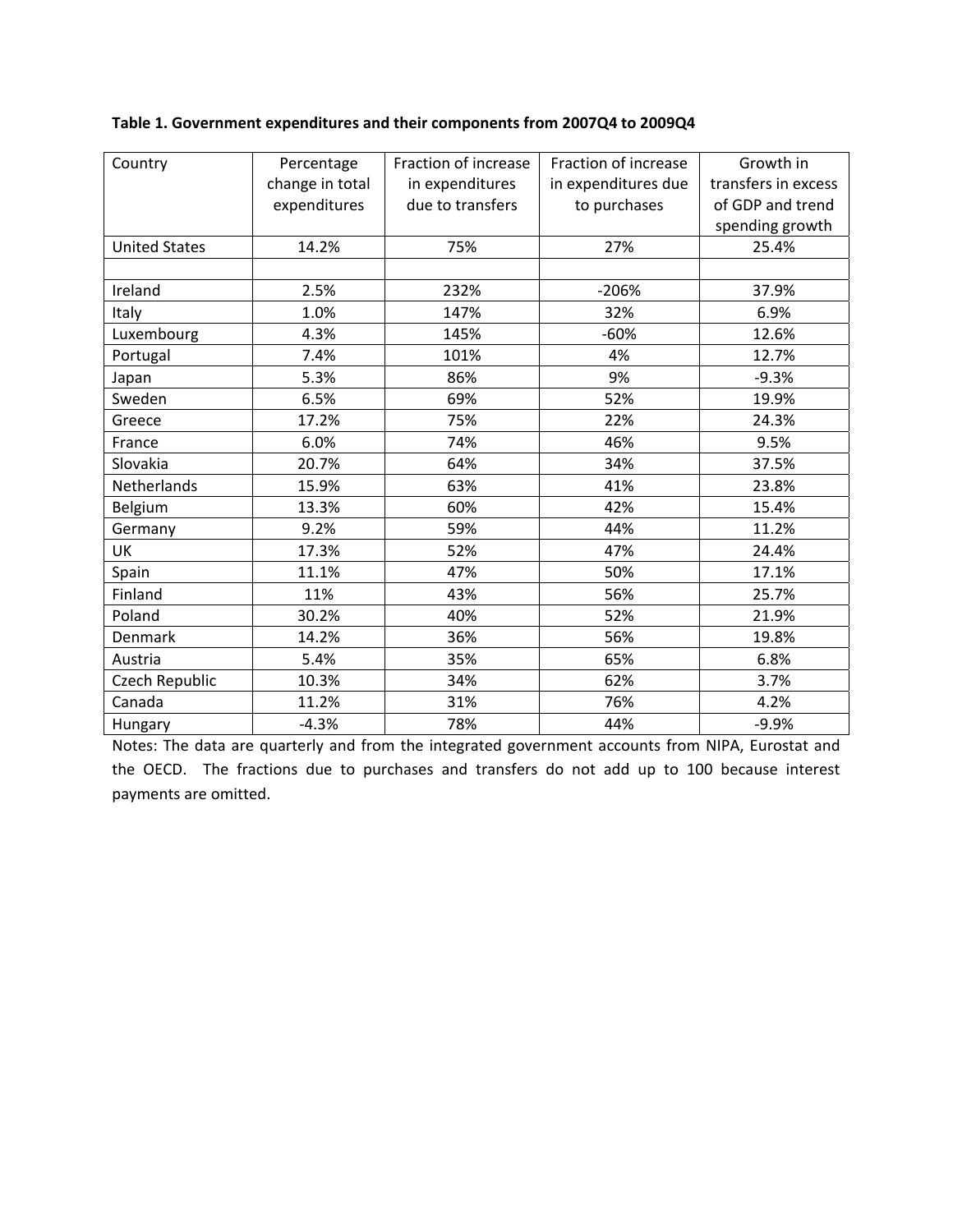|                              | Dollar change in | Change in         |
|------------------------------|------------------|-------------------|
|                              | billions         | percentage of GDP |
| <b>Social Transfers</b>      |                  |                   |
| Retirement and disabilities  | 98               | 0.63%             |
| Medical                      | 121              | 0.78%             |
| Unemployment insurance       | 97               | 0.68%             |
| Income assistance and others | 94               | 0.63%             |
| Total social transfers       | 409              | 2.72%             |
|                              |                  |                   |
| Capital transfers            | 131              | 0.91%             |
| <b>Total transfers</b>       | 522              | 3.50%             |
|                              |                  |                   |
| Government purchases         | 219              | 1.33%             |
|                              |                  |                   |
| Government expenditures      | 710              | 4.57%             |

#### **Table 2. Dollar increase in government expenditures in the United States from 2007 to 2009**

Notes: Annual data from Tables 3.12 and 3.2 of NIPA. Purchases plus transfers do not equal expenditures because interest payments are omitted. Total transfers do not equal capital plus social transfers in part because subsidies are omitted.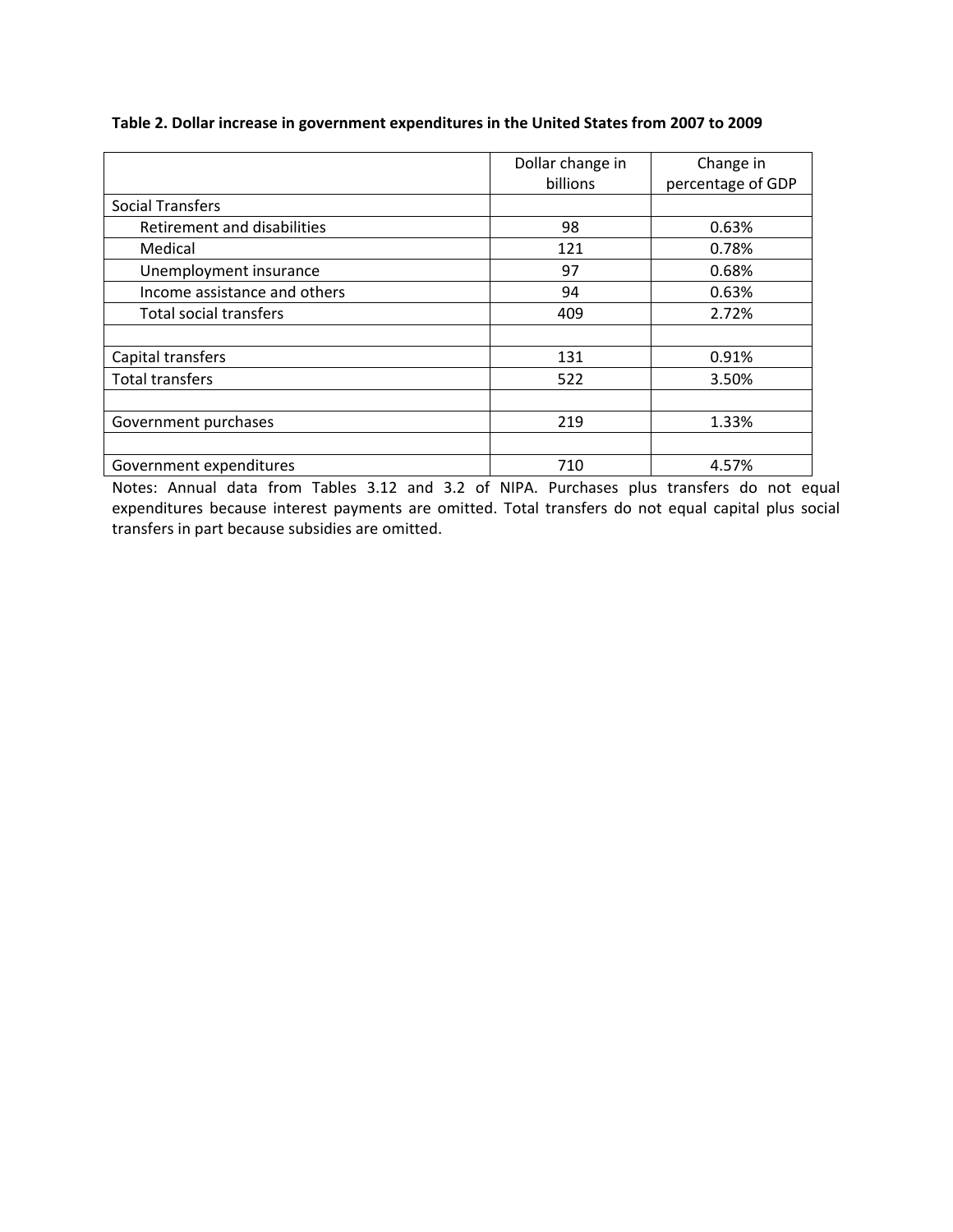# **Table 3. Parameter values**

| First group: standard steady-state moments to match US post-war averages |                                                                                                                                                                                                                                                                                                                            |  |
|--------------------------------------------------------------------------|----------------------------------------------------------------------------------------------------------------------------------------------------------------------------------------------------------------------------------------------------------------------------------------------------------------------------|--|
| Parameter                                                                | Value                                                                                                                                                                                                                                                                                                                      |  |
| β                                                                        | 0.96                                                                                                                                                                                                                                                                                                                       |  |
| α                                                                        | 0.36                                                                                                                                                                                                                                                                                                                       |  |
| δ                                                                        | 0.09                                                                                                                                                                                                                                                                                                                       |  |
| and services to investment and consumption of durables 3.                | Moments targeted: interest rate 4%, capital share of income 36%, ratio of consumption of non-durables                                                                                                                                                                                                                      |  |
| Second group: markups and shocks from other studies                      |                                                                                                                                                                                                                                                                                                                            |  |
| Parameter                                                                | Value                                                                                                                                                                                                                                                                                                                      |  |
| μ                                                                        | 1.25                                                                                                                                                                                                                                                                                                                       |  |
| λ                                                                        | 0.50                                                                                                                                                                                                                                                                                                                       |  |
| ρ                                                                        | 0.90                                                                                                                                                                                                                                                                                                                       |  |
| σ                                                                        | 0.25                                                                                                                                                                                                                                                                                                                       |  |
| π                                                                        | 0.51                                                                                                                                                                                                                                                                                                                       |  |
| η                                                                        | 0.32                                                                                                                                                                                                                                                                                                                       |  |
| labor supply 0.7, ratio of employment to population 59%.                 | Moments targeted: average markup in the U.S. economy 25%, fraction of population inattentive 12<br>months after the shock 50%, serial correlation of income shocks 0.9, standard deviation of salary offers<br>0.25, fraction of U.S. workforce that reports no disability affecting their work 0.51, Frisch elasticity of |  |
| Third group: parameters related to the size of government                |                                                                                                                                                                                                                                                                                                                            |  |
| Parameter                                                                | Value                                                                                                                                                                                                                                                                                                                      |  |
| χ                                                                        | 2.20                                                                                                                                                                                                                                                                                                                       |  |
| τ                                                                        | 0 without steady-state transfers                                                                                                                                                                                                                                                                                           |  |
|                                                                          | 0.11 with systematic transfers                                                                                                                                                                                                                                                                                             |  |
| Ys                                                                       | 0.12                                                                                                                                                                                                                                                                                                                       |  |
| Yh                                                                       | 0.17                                                                                                                                                                                                                                                                                                                       |  |
| as a share of total transfers 0.45.                                      | Moments targeted: government spending over GDP 0, transfers over GDP 12.6%, medical care transfers                                                                                                                                                                                                                         |  |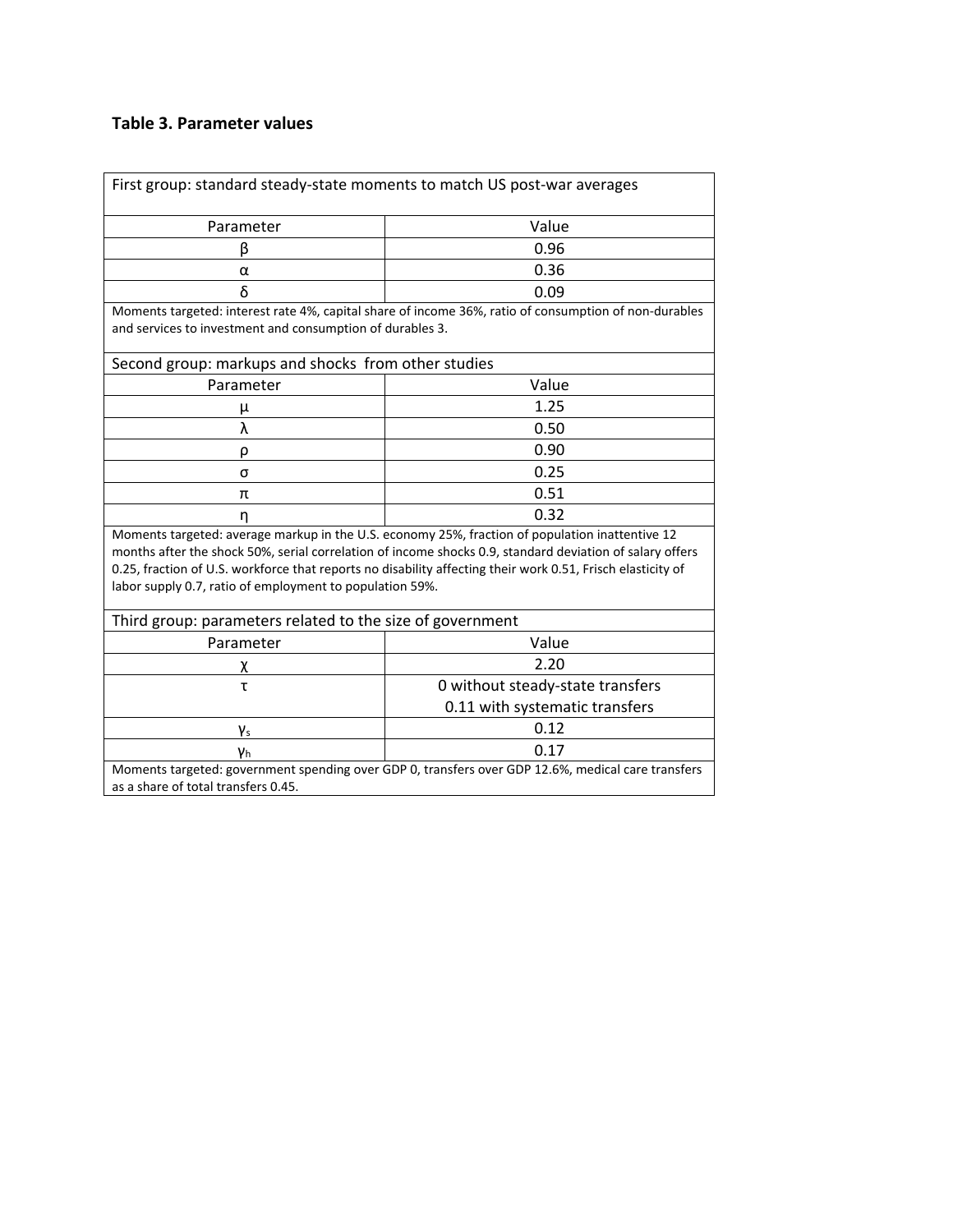## **Figure 1. Impulse response to a transfer targeted to enhance the neoclassical channel**

 $18\,$ 

*Panel A. Optimal work threshold for the sick Panel B. Work response by quartiles*



*Panel C. Response of aggregate employment Panel D. Response of aggregate output*

 $\frac{10}{\text{period}}$ 

 $12$  $14$  $\overline{16}$ 

 $0.3$ 

 $\frac{1}{2}$  or  $\frac{1}{2}$  or  $\frac{1}{2}$  or  $\frac{1}{2}$  or  $\frac{1}{2}$  or  $\frac{1}{2}$  or  $\frac{1}{2}$  or  $\frac{1}{2}$  or  $\frac{1}{2}$  or  $\frac{1}{2}$  or  $\frac{1}{2}$  or  $\frac{1}{2}$  or  $\frac{1}{2}$  or  $\frac{1}{2}$  or  $\frac{1}{2}$  or  $\frac{1}{2}$  or  $\frac{1}{2}$  or  $\boldsymbol{0}$ .

 $-0.2$ 

õ

 $\overline{4}$  $\overline{6}$ 



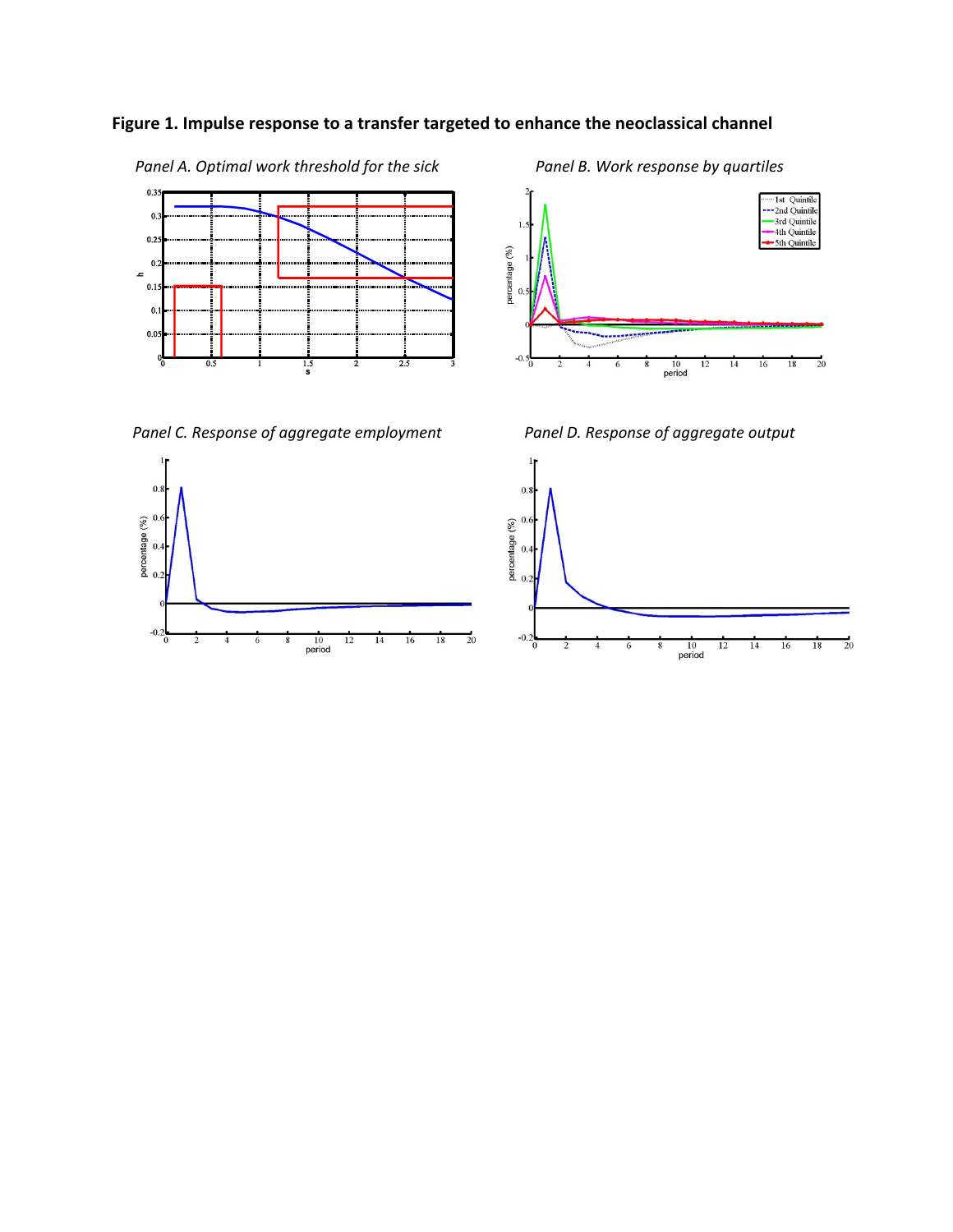# **Figure 2. Impulse response to a transfer targeted to enhance the Keynesian channel**

*Panel A. Marginal propensity to consume if healthy Panel B. Consumption response by quartiles*



*Panel C. Response of aggregate employment Panel D. Response of aggregate output*

 $\frac{10}{\text{period}}$ 

 $14$ 

12

18

16

 $0.15$ 

 $\overline{0}$ .

 $0.05$ 

 $-0.05$ 

 $-0.16$ 

percentage (%)